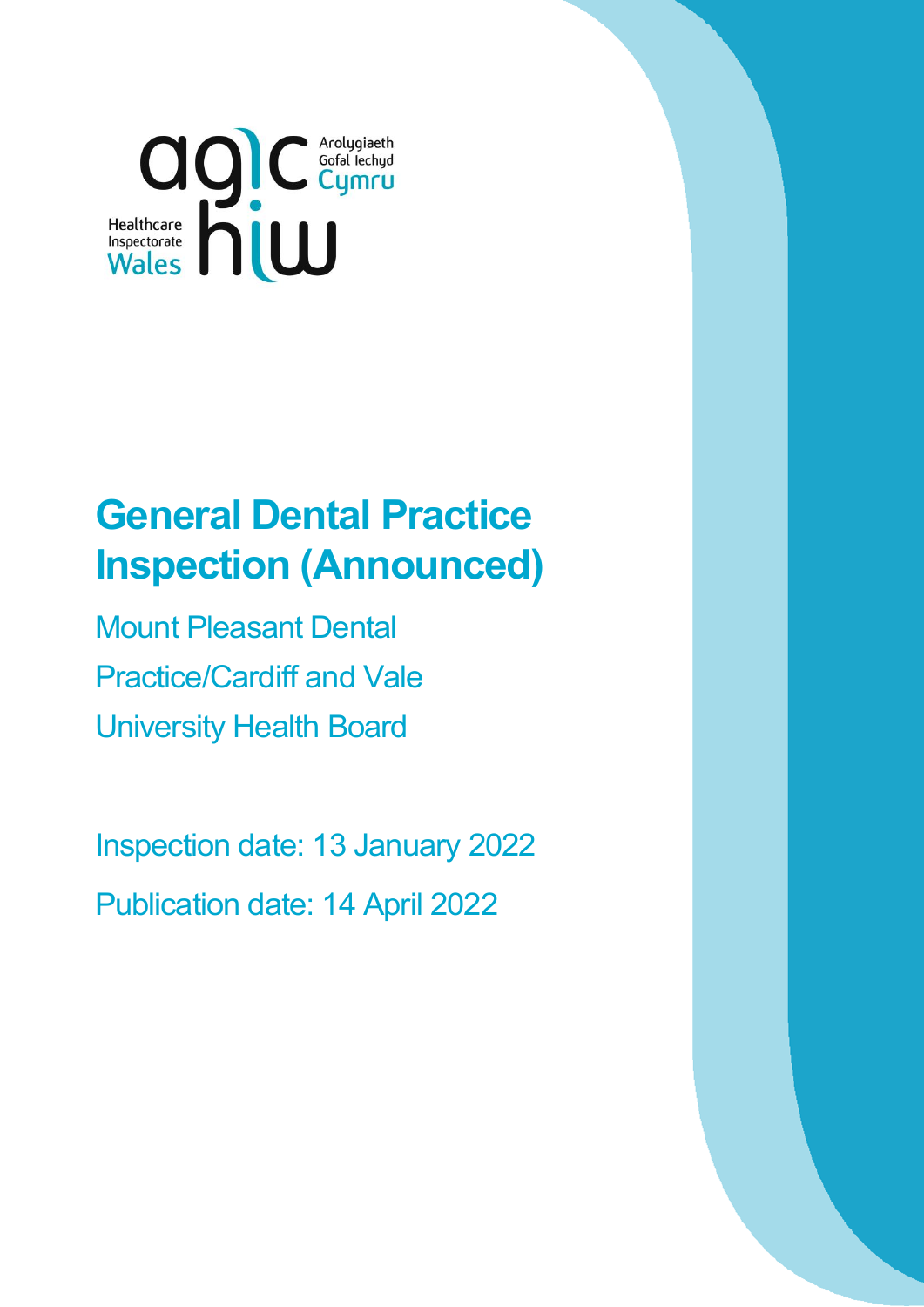This publication and other HIW information can be provided in alternative formats or languages on request. There will be a short delay as alternative languages and formats are produced when requested to meet individual needs. Please contact us for assistance.

Copies of all reports, when published, will be available on our website or by contacting us:

In writing:

**Communications Manager Healthcare Inspectorate Wales Welsh Government Rhydycar Business Park Merthyr Tydfil CF48 1UZ**

Or via

**Phone: 0300 062 8163 Email: [hiw@gov.wales](mailto:hiw@gov.wales) Website: [www.hiw.org.uk](http://www.hiw.org.uk/)**

Digital ISBN 978-1-80391-874-7

© Crown copyright 2022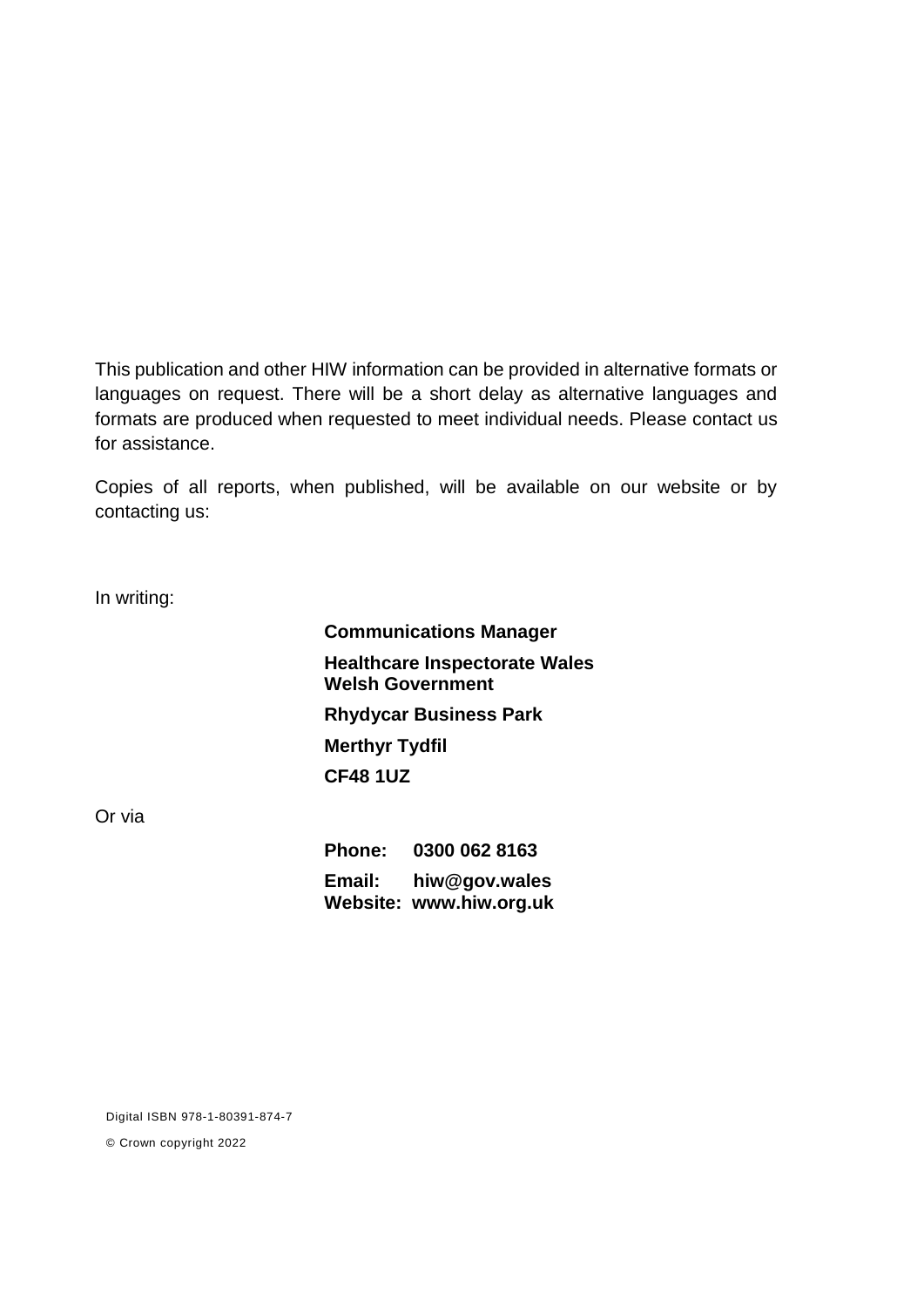## **Contents**

| 1. |                                                                    |  |
|----|--------------------------------------------------------------------|--|
| 2. |                                                                    |  |
| 3. |                                                                    |  |
|    |                                                                    |  |
|    |                                                                    |  |
|    |                                                                    |  |
| 4. |                                                                    |  |
| 5. |                                                                    |  |
|    | Appendix A – Summary of concerns resolved during the inspection 30 |  |
|    |                                                                    |  |
|    |                                                                    |  |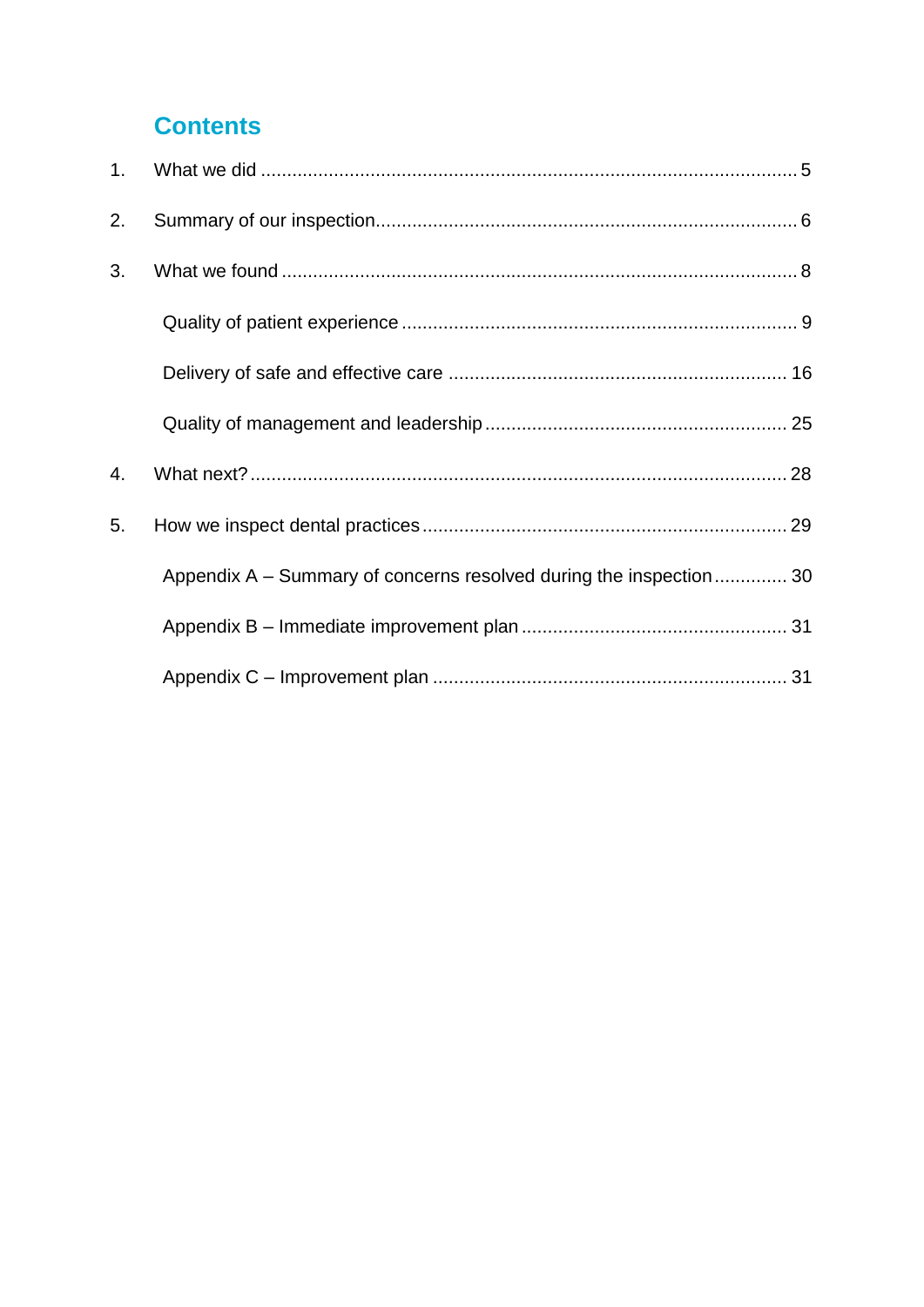**Healthcare Inspectorate Wales (HIW) is the independent inspectorate and regulator of healthcare in Wales** 

## **Our purpose**

**To check that people in Wales receive good quality healthcare**

## **Our values**

**We place patients at the heart of what we do. We are:**

- **Independent**
- **Objective**
- **Caring**
- **Collaborative**
- **Authoritative**

## **Our priorities**

| Through our work we aim to:     |                                                                                             |
|---------------------------------|---------------------------------------------------------------------------------------------|
| <b>Provide assurance:</b>       | <b>Provide an independent view on</b><br>the quality of care                                |
| <b>Promote improvement:</b>     | <b>improvement</b><br><b>Encourage</b><br>through reporting and sharing of<br>good practice |
| Influence policy and standards: | Use what we find to influence<br>policy, standards and practice                             |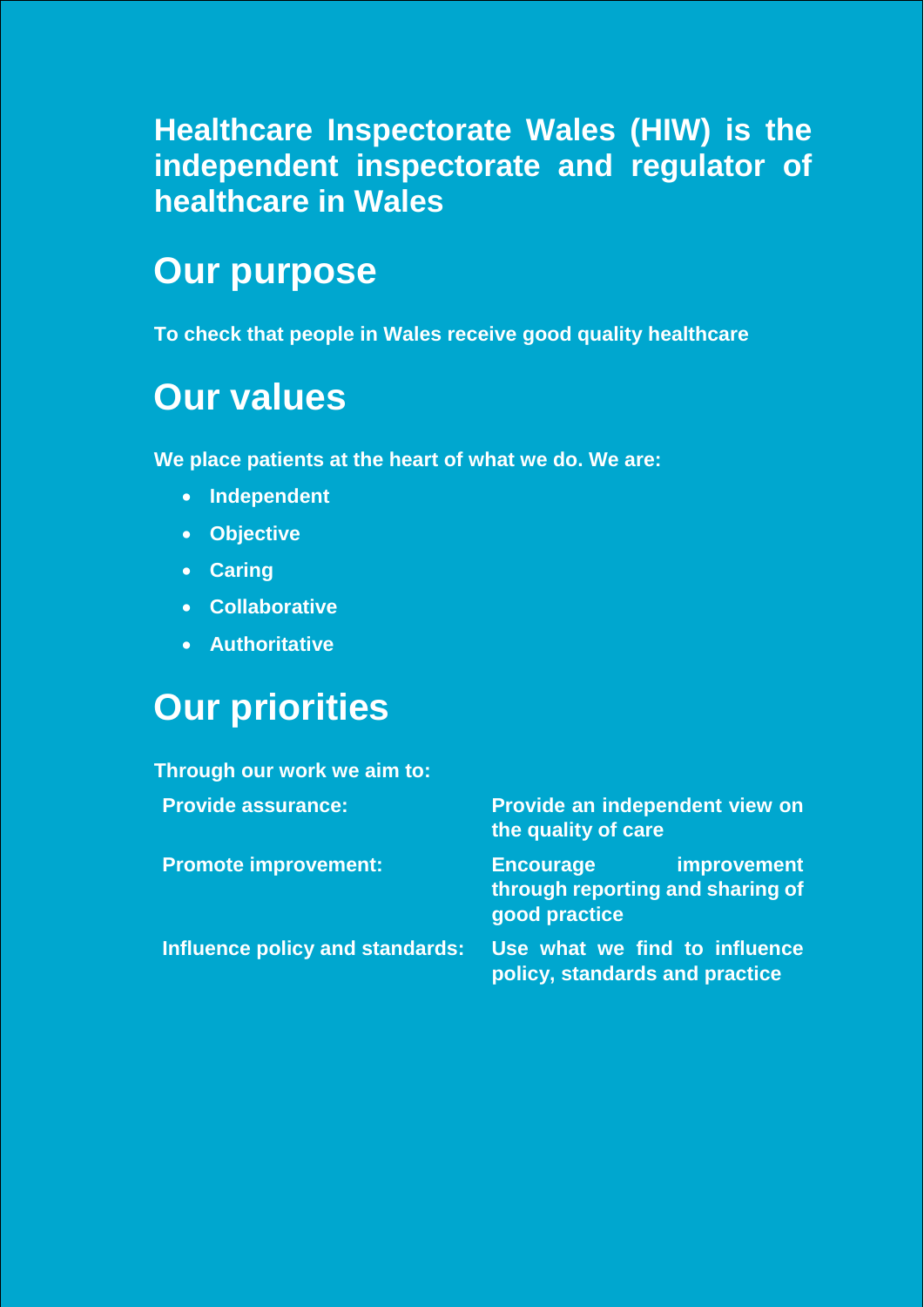## <span id="page-4-0"></span>**1. What we did**

Healthcare Inspectorate Wales (HIW) completed an announced inspection of Mount Pleasant Dental Practice at 36 Mount Pleasant Avenue, Llanrumney, Cardiff, CF3 5SZ within Cardiff and Vale University Health Board on the 13<sup>th</sup> January 2022.

Our team, for the inspection comprised of a HIW inspector and a dental peer reviewer.

HIW explored how the service met the Private Dentistry (Wales) Regulations 2017, the Health and Care Standards (2015) and other relevant legislation and guidance.

Further details about how we conduct dental inspections can be found in Section 5 and on our website.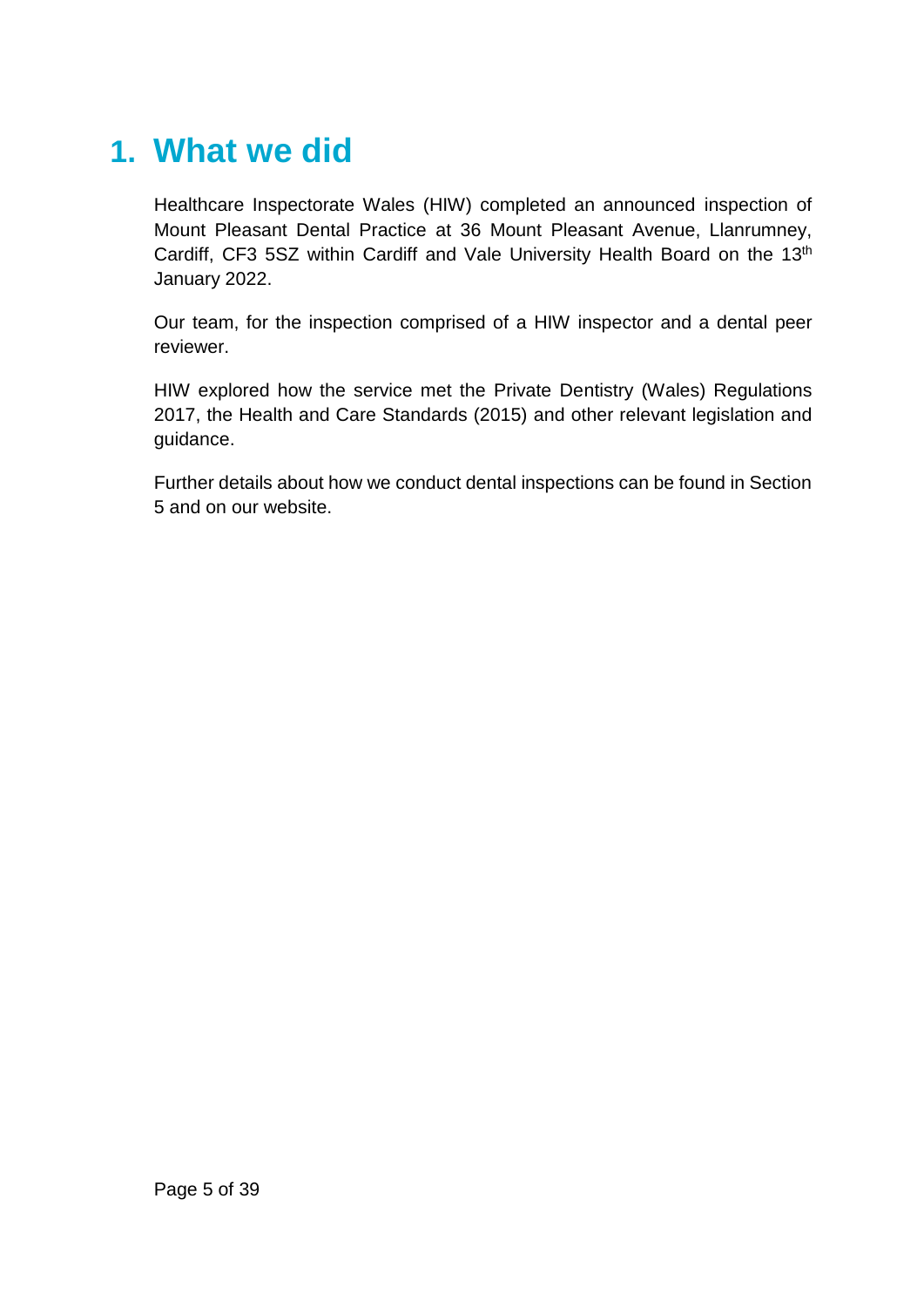## <span id="page-5-0"></span>**2. Summary of our inspection**

Overall we found evidence that the service provided safe and effective care.

We found that the building was kept to a good standard with clinical areas that were well equipped and maintained.

We saw evidence that effective infection control procedures were in place to protect patients and staff.

However, we found that the practice did not sufficiently protect patients, staff and visitors from the risks of fire and exposure to ionising radiation.

This is what we found the service did well:

- Staff we spoke to felt supported in their roles
- The practice had appropriate policies and procedures in place to keep staff and patients safe
- Patients were happy with the care they had received from the practice
- The practice followed infection prevention and control guidelines and equipment and surroundings provided a clean, welcoming and pleasant environment for patients and staff.

This is what we recommend the service could improve:

- Controlled areas for when the x-ray unit is in use should be more clearly identified
- Fire safety risk assessments should be carried out on a regular basis
- Leaflets and written information concerning oral health promotion should be available for patients to take away with them
- Patient views and feedback about the practice should be gathered and acted upon to ensure continued improvement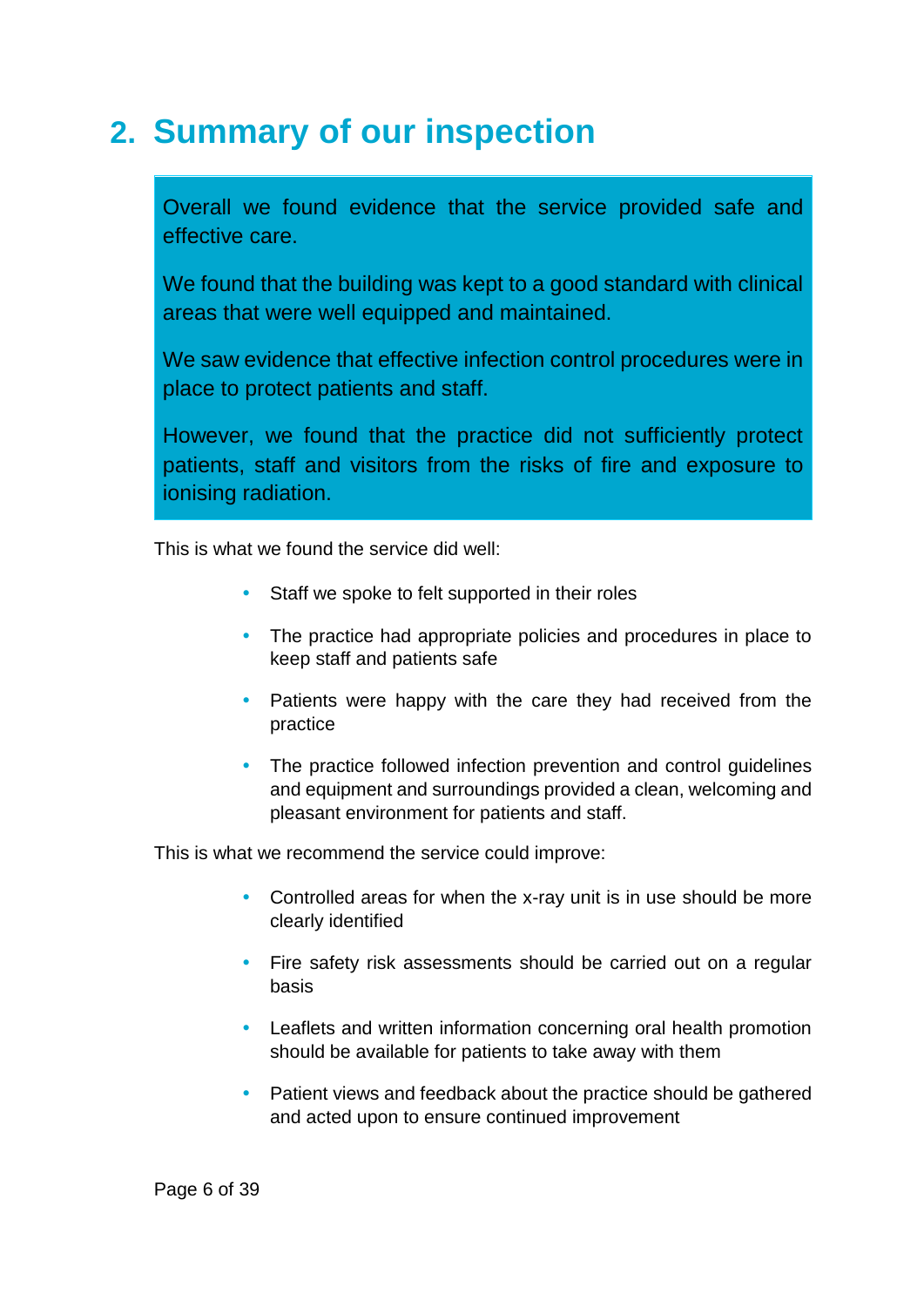• Bins used for the safe disposal of sharps should be stored appropriately to prevent the risk of injury to staff.

There were no areas of non-compliance identified at this inspection that required immediate corrective action.

We identified regulatory breaches during this inspection regarding fire safety, the lack of an accessible practice statement of purpose and the gathering of patient views. Further details can be found in Appendix C. Whilst this has not resulted in the issue of a non-compliance notice, there is an expectation that the registered person takes meaningful action to address these matters, as a failure to do so could result in non-compliance with regulations.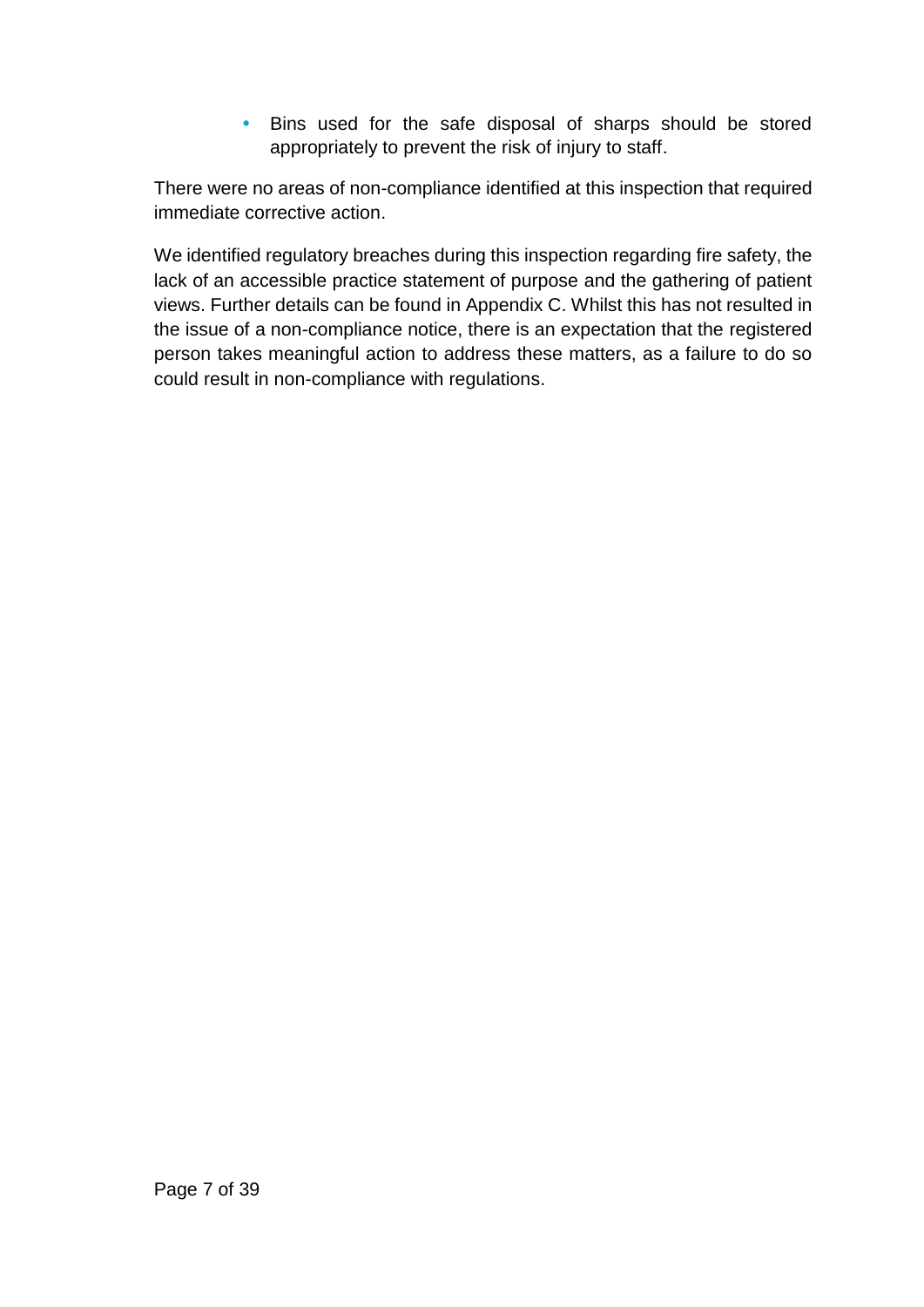## <span id="page-7-0"></span>**3. What we found**

### **Background of the service**

Mount Pleasant Dental Practice provides services to patients in the Llanrumney area of Cardiff. The practice forms part of dental services provided within the area served by Cardiff and Vale University Health Board.

The practice has a staff team which includes two dentists, three qualified dental nurses and one receptionist.

The practice provides a range of NHS and private general dental services.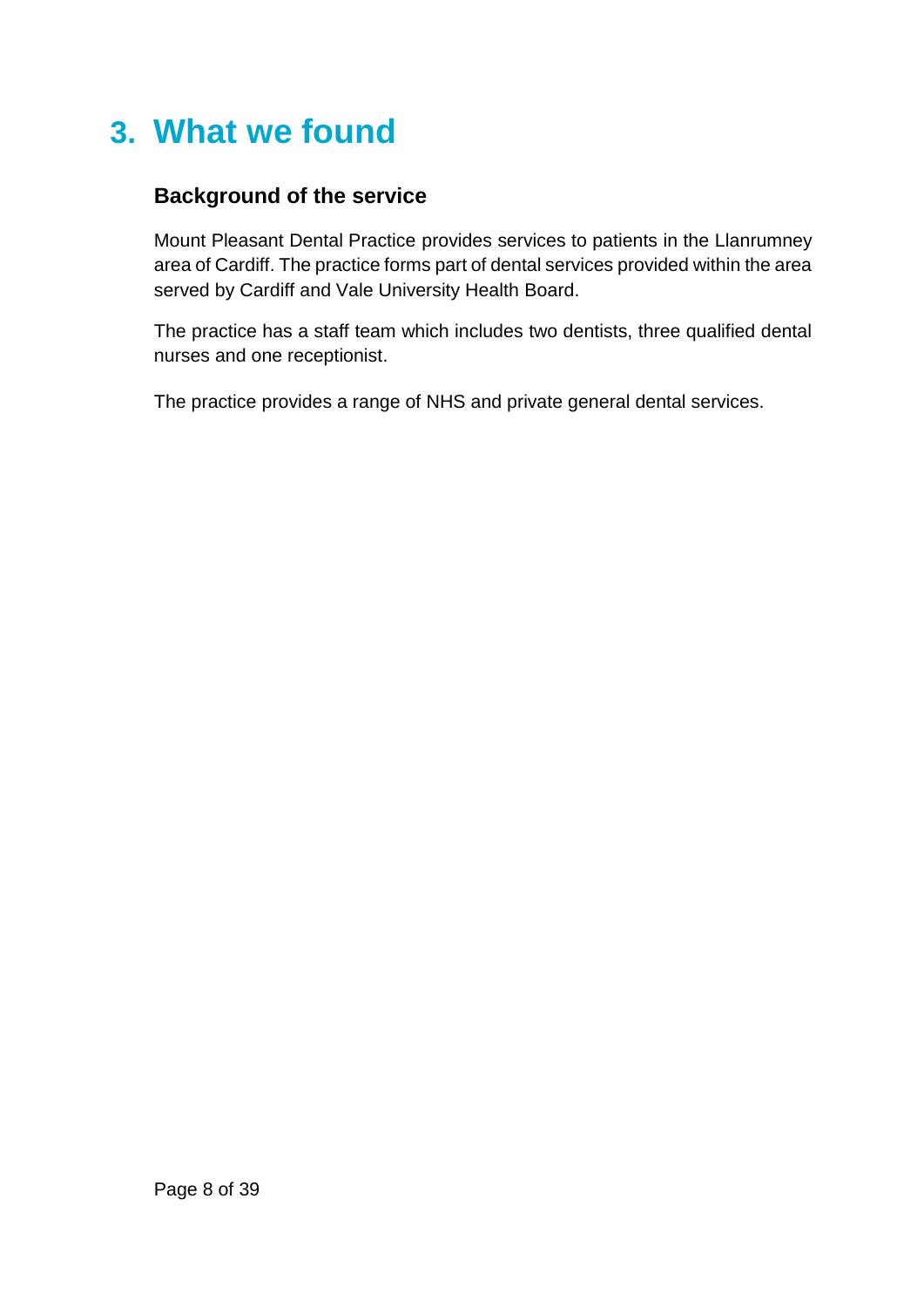## <span id="page-8-0"></span>**Quality of patient experience**

*We spoke with patients, their relatives, representatives and/or advocates (where appropriate) to ensure that the patients' perspective is at the centre of our approach to inspection.*

We found that Mount Pleasant Dental Practice was committed to providing a positive experience for their patients.

All patients provided positive responses to us when asked about the dental practice.

However, the practice should provide written information for patients on oral healthcare.

Prior to the inspection, we invited the practice to distribute HIW questionnaires to patients to obtain views on the dental services provided. A total of twenty were completed. Patient comments included the following:

*"The care has always been excellent"*

*"There is nothing they can do to improve the service. Excellent practice"*

*"Always have good service and an emergency appointment if needed. Dentist and staff always polite."*

Patients were asked on the questionnaires how the dental practice could improve the service it provides. Patient comments included the following:

*"More dentists for more available appointments."*

#### **Staying healthy**

#### **Health promotion protection and improvement**

All but two of the patients who completed the questionnaire told us that the dental team had spoken to them about how to keep their mouth and teeth healthy. This was supported by the dental records that we inspected. Evidence within the dental records documented that patients were provided with advice on smoking cessation, oral hygiene and diet. Every patient who filled out the questionnaire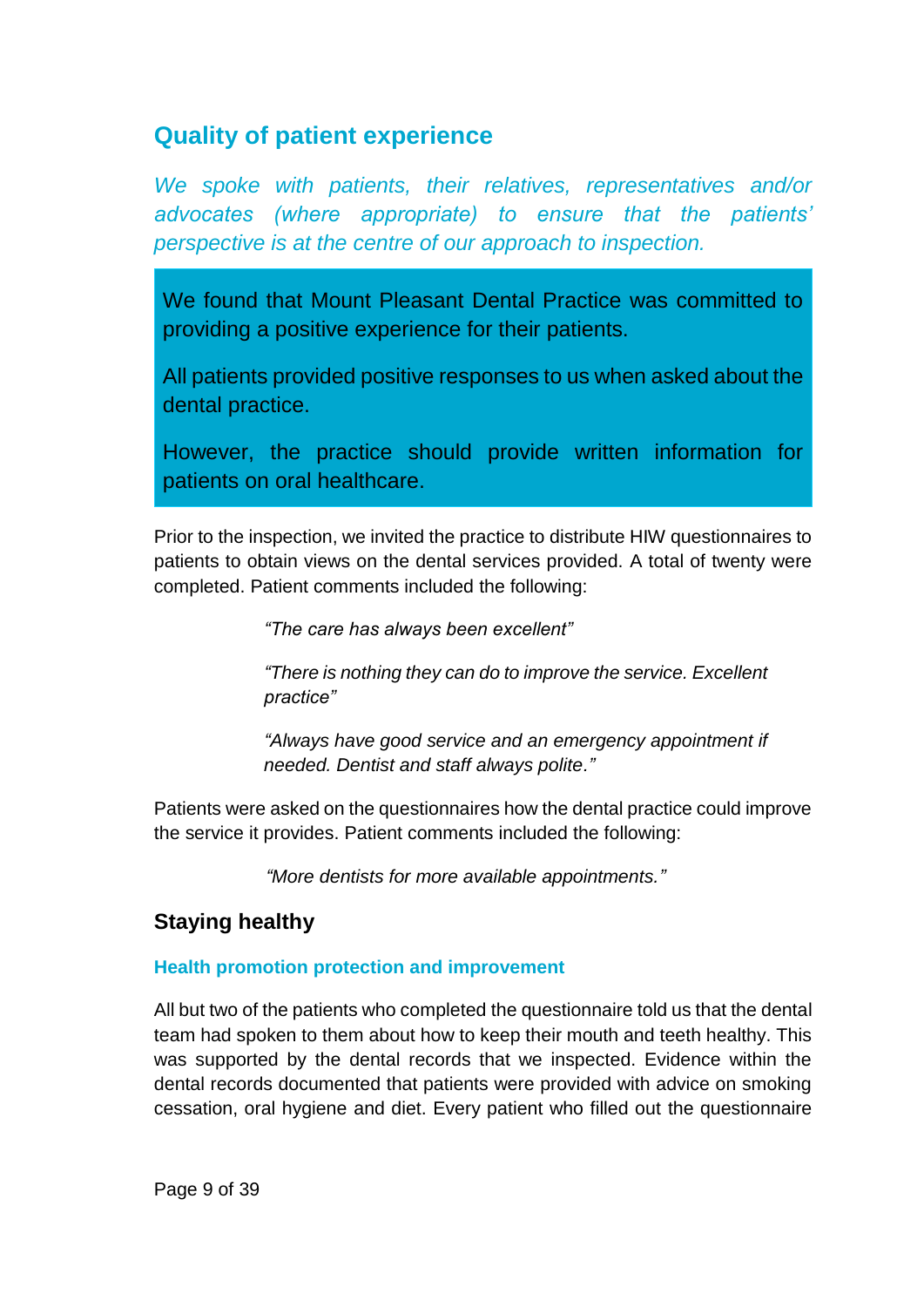stated that they felt involved in decisions surrounding their dental treatment and care.

However, we found that, while issuing of leaflets is currently discouraged due to COVID-19 infection risk, the practice should consider the availability of sufficient written information for when COVID-19 restrictions allow in order to promote oral health and hygiene or to explain the different dental treatments that they may be offered.

#### Improvement needed

The registered manager must ensure that written information is available to patients in preparation for the lowering of COVID-19 restriction in order to promote oral health and hygiene and to explain the treatments offered.

### **Dignified care**

All the patients who completed the questionnaire said that they had been treated with dignity and respect by staff when visiting the practice.

We observed patients at the practice being spoken to by reception staff in a friendly and professional manner. Telephone calls to the practice were handled by a member of staff on reception. Should a patient request a confidential conversation with a member of staff, this would be undertaken in a spare surgery behind a closed door to protect patient privacy. We saw evidence that the practice had appropriate policies concerning dignity and respect and that doors to treatment rooms were kept closed whilst in use, also to protect patient privacy.

The practice did not display a copy of the Code of Ethics and Professional Practice by the General Dental Council (GDC). This document outlines the professional standards under which patients can expect dental care professionals should act. The inspector brought this to the attention of the registered manager during the inspection and this has now been rectified.

Window blinds had been removed to allow for additional ventilation to be installed as part of measures to protect against COVID-19. As the windows were quite large and the practice situated in a very busy residential area, this meant that passers-by and houses opposite the dental practice were able to see into the treatment rooms. Therefore, patient privacy could not always be guaranteed.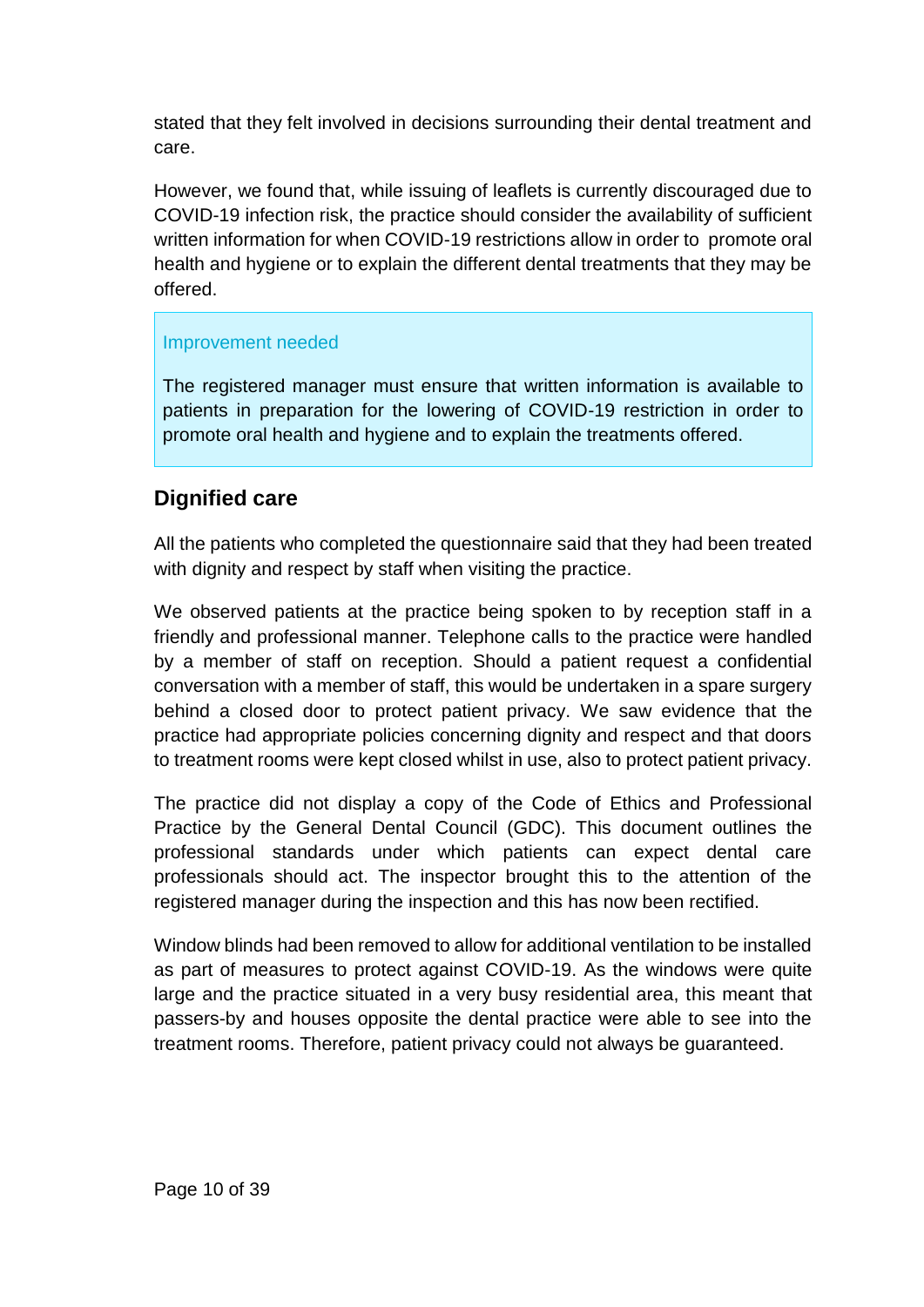#### Improvement needed

The registered manager must ensure that windows to patient facing areas are adequately protected from the view of others outside the practice.

#### **Patient information**

All of the patients that completed the questionnaire reported that the dental team helped them to understand, in an appropriate manner, their treatment needs and the options available to them. Every patient also stated that they felt involved in the decisions being made regarding their treatment.

We were provided with a comprehensive range of practice policies and procedures. We also saw the detailed patient information leaflet that covered all of the information required by the Private Dentistry (Wales) Regulations 2017. However, this was currently only available to patients upon request in order to comply with the infection prevention and control guidelines in place concerning COVID-19.

The practice had information displayed within both waiting areas with details of costs for NHS treatment. However, there was not any information displayed regarding the price for different private treatments that were offered at the practice.

#### Improvement needed

The registered manager must:

- Display information relating to the cost of private and NHS treatments that are offered at the practice
- Ensure that patients are aware of the patient information leaflet and make it more readily available to patients as COVID-19 restrictions permit.

#### **Communicating effectively**

We were told that the practice had access to a telephone translation service available via the health board for patients to access, should they prefer to communicate in a language other than English. However, less than a third of patients that completed the questionnaire stated that they were asked their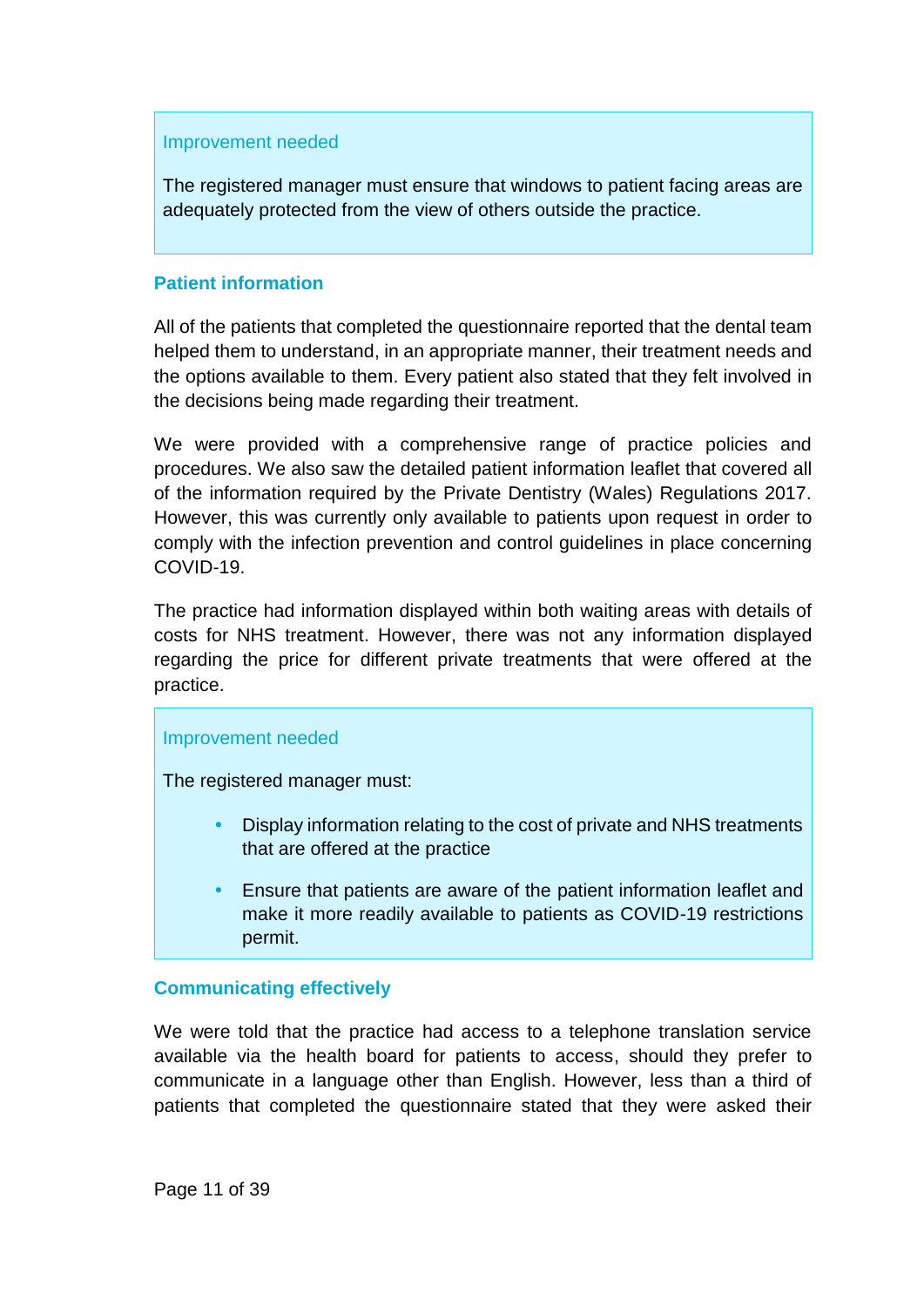preferred language. Most patients answered that healthcare information was available in their preferred language although several said it was not.

The practice did not have any notices or information on display to encourage patients who would prefer to communicate through the medium of Welsh to do so. Arrangements should be made to provide further information in Welsh and to help staff make an 'Active Offer'<sup>1</sup>.

#### Improvement needed

The registered manager must:

- Ensure that patients are asked their preferred language when visiting the practice
- Ensure that patients who wish to communicate through the medium of Welsh are encouraged and facilitated to do so
- Display signage and posters in Welsh as well as English.
- Arrangements should be made to provide further information in Welsh and to help staff make an 'Active Offer'.

#### **Timely care**

17 of the 20 patients who completed the questionnaire stated that it was "very easy" or "fairly easy" to obtain an appointment when they needed one.

The practice made efforts to ensure that all patients were seen on time. Should a dentist be running over with another patient, we were told that reception staff would inform patients and offer to rebook an appointment if needed.

Patients requiring an emergency appointment during practice opening hours would be seen on the same day whenever possible. Patients requiring out of hours emergency dental care were directed to a dedicated telephone number displayed on the door of the practice or to NHS direct for advice. The information was also included in the practice's patient information leaflet. However, six patients stated that they did not know how to access the out of hours emergency dental service should they have an urgent dental problem. The practice must

<sup>1</sup> An 'Active Offer' means providing a service in Welsh without someone having to ask for it. http://gov.wales/topics/health/publications/health/guidance/words/?lang=en.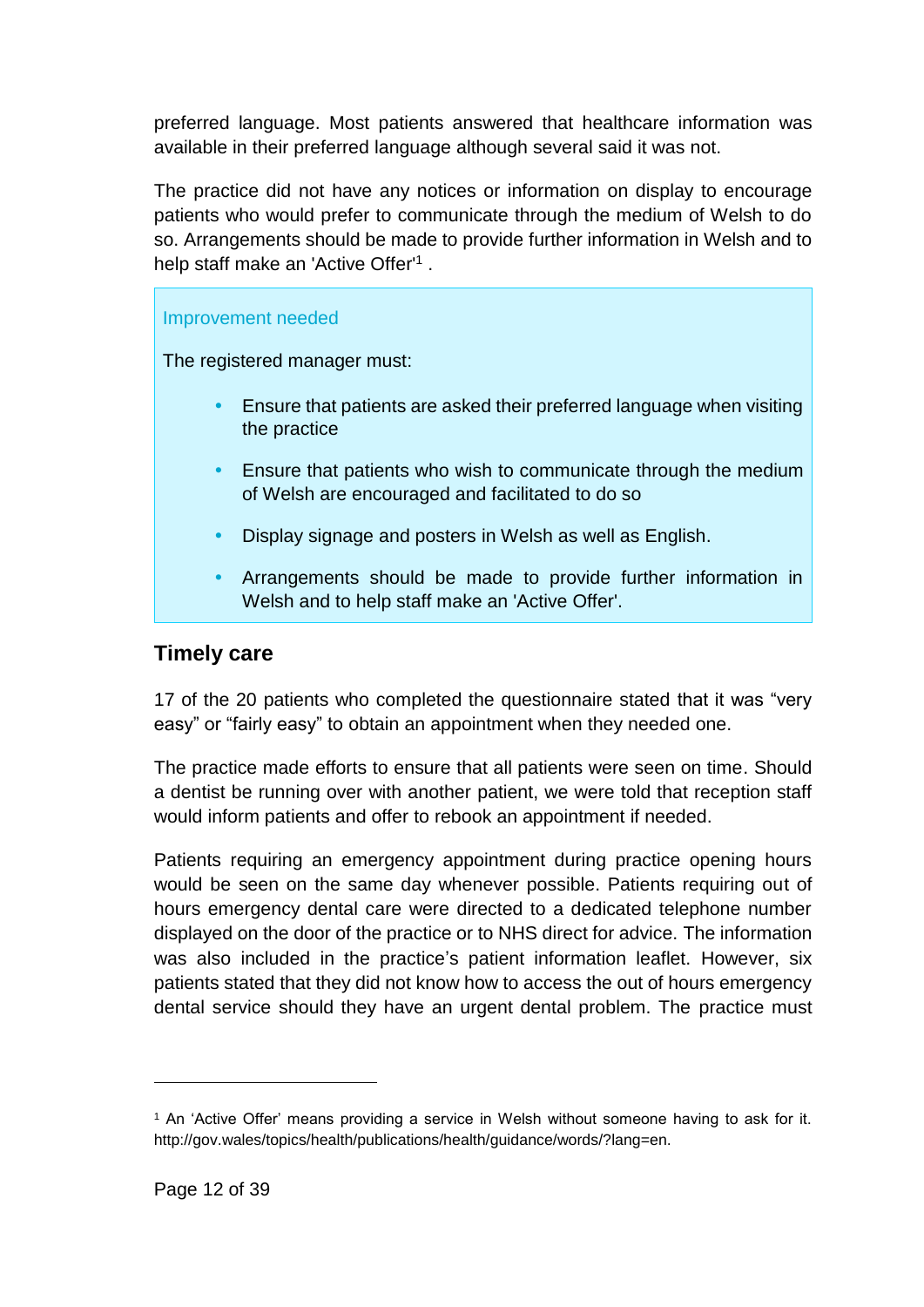ensure that patients are aware of how to access emergency treatment when needed.

#### Improvement needed

The registered manager must ensure that patients are aware of how to access emergency dental treatment when needed.

#### **Individual care**

#### **Planning care to promote independence**

Almost all patients that completed the questionnaire reported that they were always asked questions concerning their medical history when they attended the practice. This was confirmed by the sample of patient records that we reviewed. We found that initial and updated medical histories were consistently and appropriately recorded. This is required by professional guidelines to ensure the dental team are aware of, and understand potential interactions between, the dental treatment carried out and any pre-existing medical conditions the patient may have.

We also confirmed that effective treatment planning was recorded in the patient dental care records. Every patient dental care record reviewed showed evidence that patients were given advice regarding improving their oral healthcare.

#### **People's rights**

The practice had an Equal Opportunities Policy in place that demonstrated a commitment to ensuring patients had access to fair treatment. In line with the Equality Act 2010, the policy acknowledged the need to deliver treatment and services to all patients regardless of any protected characteristic<sup>2</sup>.

We found access to the practice was good. Although the practice was based over two floors, there was a waiting area and surgery located downstairs next to the main reception area. However, the patient toilet was located on the first floor, accessible only via a flight of stairs. This was not immediately apparent upon

 $\overline{a}$ 

<sup>&</sup>lt;sup>2</sup> The Equality Act 2010 makes it an offence to discriminate against someone because of a protected characteristic. [https://www.equalityhumanrights.com/en/equality-act/protected](https://www.equalityhumanrights.com/en/equality-act/protected-characteristics)[characteristics](https://www.equalityhumanrights.com/en/equality-act/protected-characteristics)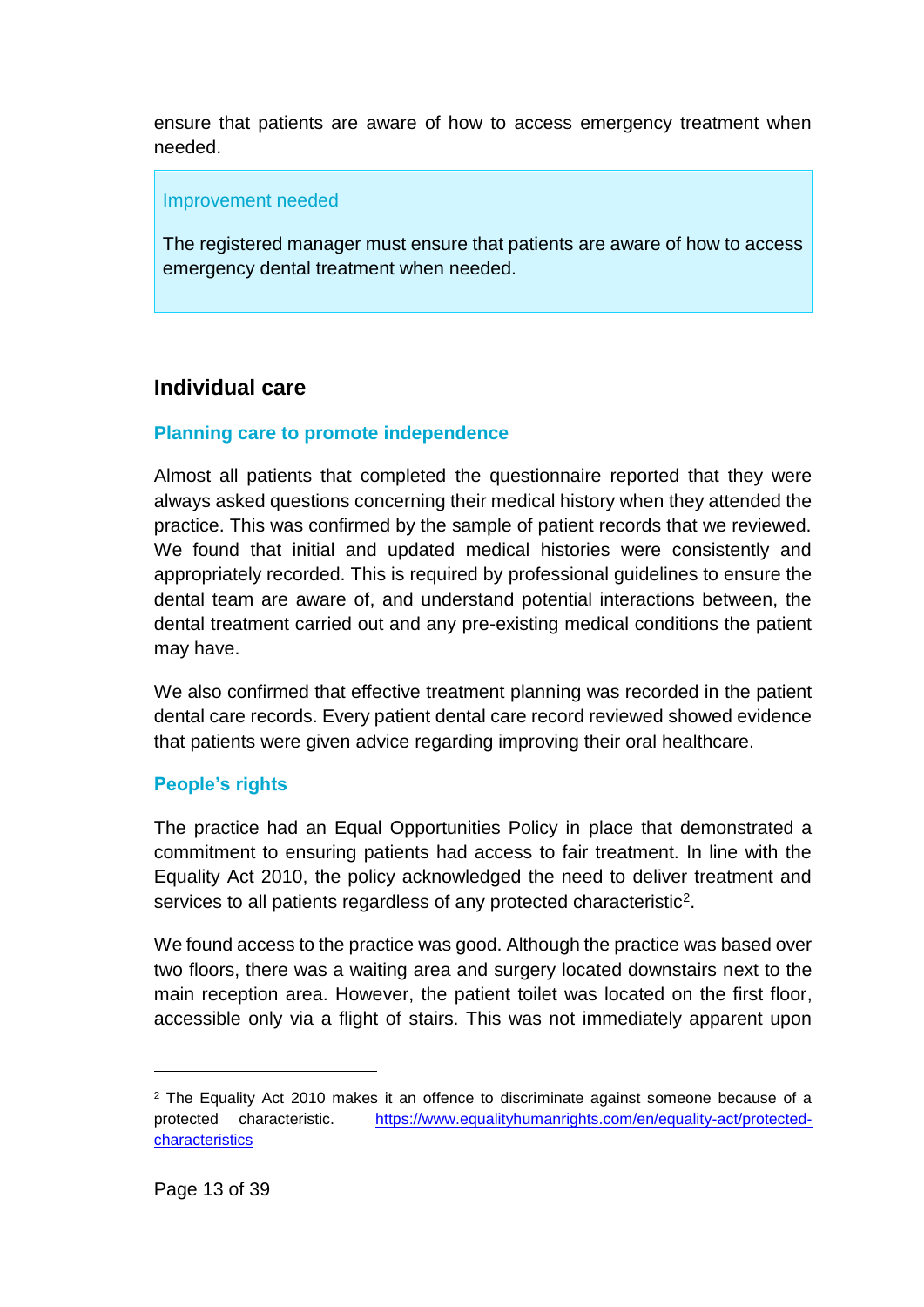entering the practice, neither was it included in the patient information leaflet<sup>3</sup>. This must be included in the leaflet to ensure that those patients with accessibility difficulties are informed prior to visiting the practice.

#### Improvement needed

The registered manager must ensure that:

- The patient information leaflet is updated to highlight any access challenges
- The acceptance of patients policy is updated to ensure new patients are made aware of the access challenges prior to attending the practice

#### **Listening and learning from feedback**

Prior to the pandemic, the practice welcomed feedback via a suggestions box located at the reception desk. However, this had been removed to adhere to COVID-19 infection prevention and control guidelines which meant that patient feedback was no longer being gathered.

Recently, informal feedback provided to the practice had resulted in improvements to the patient toilet to assist those patients with mobility difficulties. This improvement was displayed on a "you said, we did" laminated poster in the patient waiting areas.

We saw evidence of a comprehensive complaints policy and procedure that complied with the specific requirements outlined within the Private Dentistry (Wales) Regulations 2017. This policy was displayed to patients on noticeboards within the waiting areas and outlined how patients could complain formally to the practice. This included who to address a complaint to and a timescale in which to expect a response. However, although the policy referred to third parties that could assist with making a complaint, there were not any contact details provided

<sup>&</sup>lt;sup>3</sup> A "Patient Information Leaflet" is a document compiled according to the Private Dentistry (Wales) Regulations 2017 and informs patients of the services on offer at the practice as well as other information such as names of dental professionals working at the practice and how to make a complaint.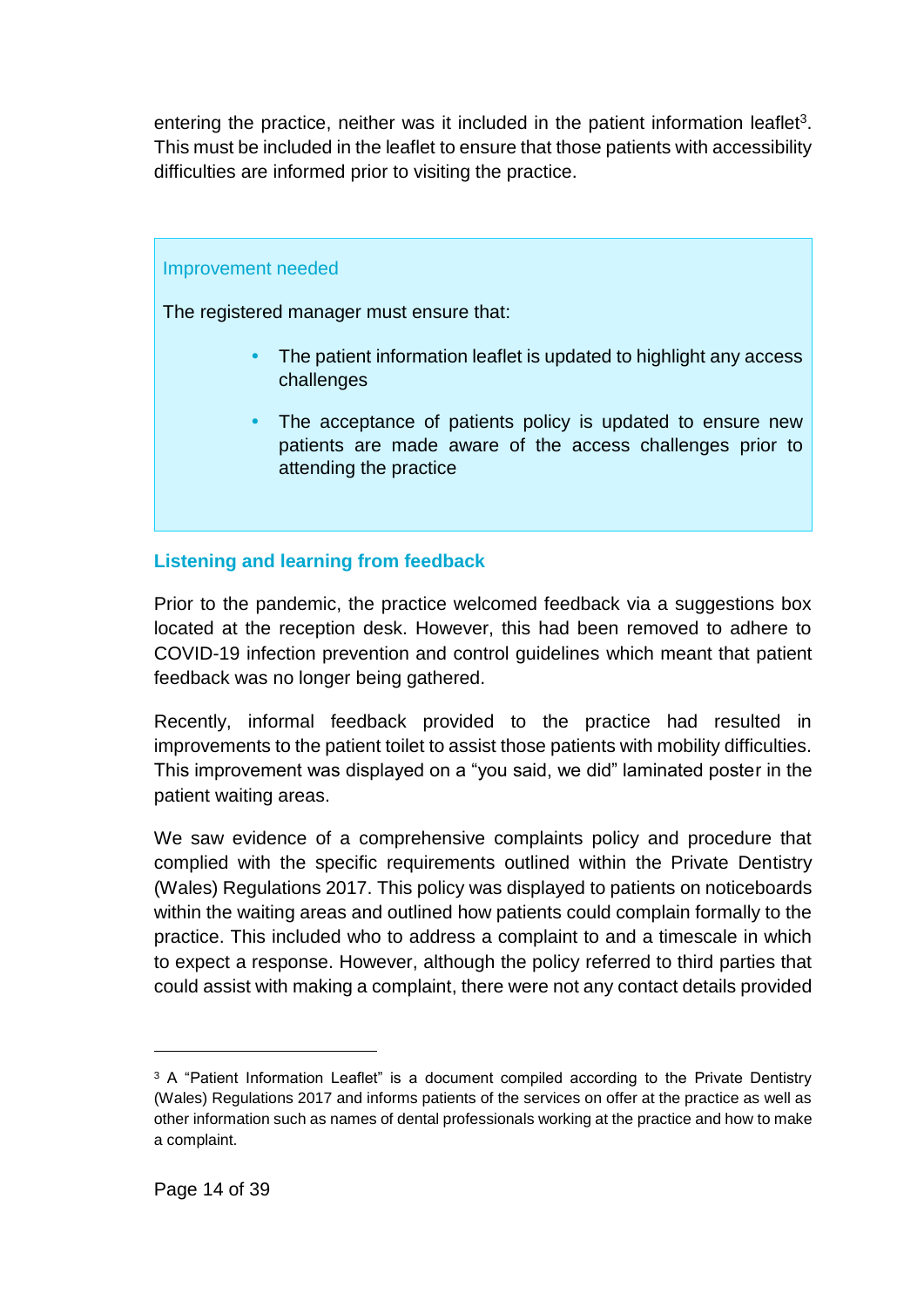for these organisations. In addition, details of how to contact HIW were not present.

When questioned, staff were not aware if the practice had a log for patient complaints. Although staff reported that complaints were rarely made, should multiple complaints concerning similar issues arise, common themes and areas for improvement might be missed.

#### Improvement needed

The registered manager must:

- Gain patient feedback regarding the practice to ensure continued improvements are made
- Update the complaints policy to include full contact details including the address and telephone numbers for Healthcare Inspectorate Wales (HIW), NHS Putting Things Right and the Dental Complaints Service.
- Implement a written log for complaints to ensure key themes and areas requiring improvement are noted and acted upon.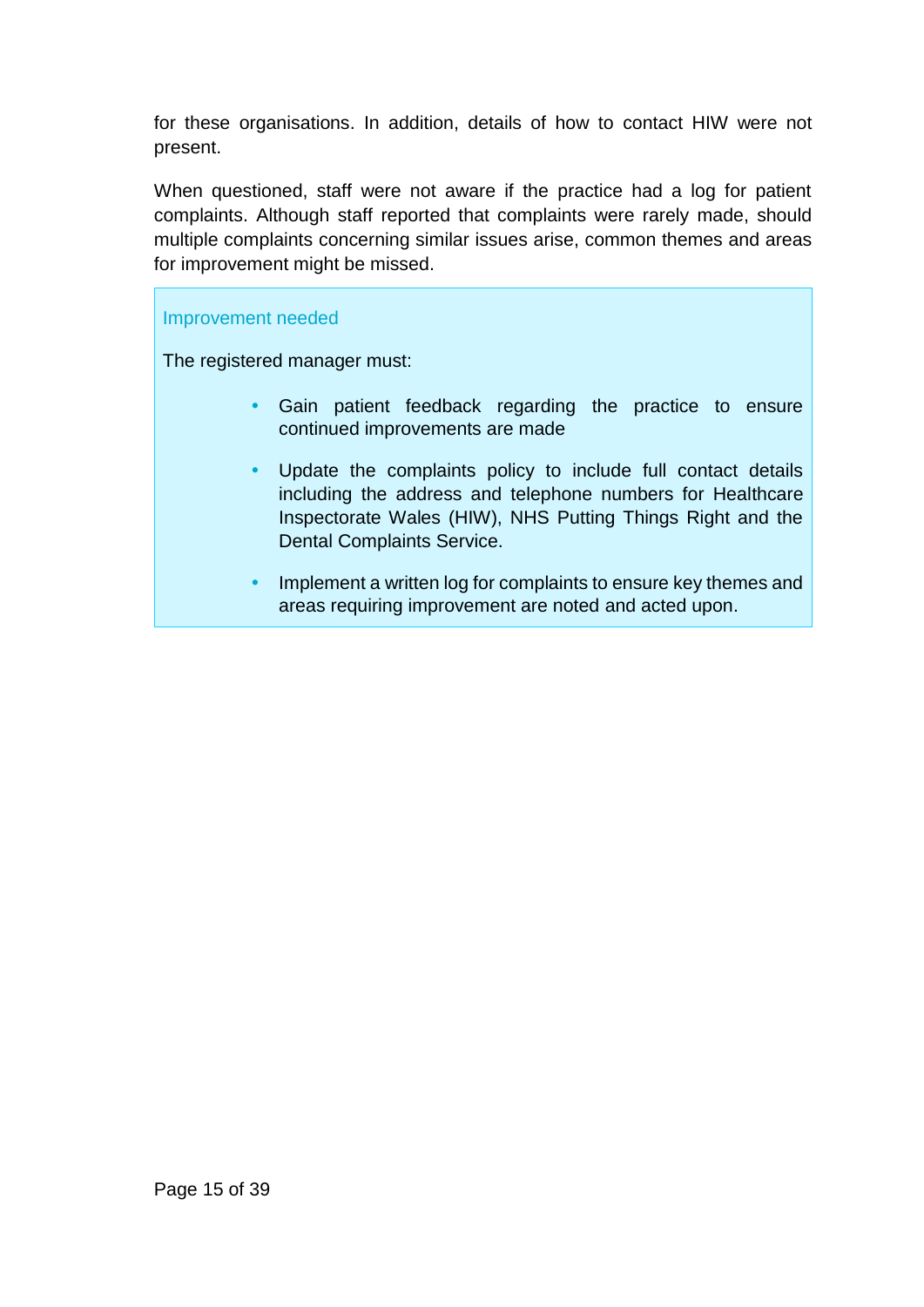### <span id="page-15-0"></span>**Delivery of safe and effective care**

*We considered the extent to which services provide high quality, safe and reliable care centred on individual patients.*

We found evidence that patients were provided with safe and effective dental care

We saw that the dental practice environment was well equipped and had effective infection prevention and control measures in place.

We found evidence that some improvements were needed in order to ensure patients, staff and visitors are appropriately protected from risks relating to fire and exposure to ionising radiation.

#### **Safe care Managing risk and promoting health and safety**

Overall we found suitable arrangements were in place to ensure the safety and wellbeing of staff and visitors to the practice. The exterior of the practice was well maintained and inside the practice was clean, light and airy. However, we noted that the practice was carpeted in non-clinical areas. The registered manager should consider changing this flooring to impervious or wipe clean flooring.

We saw a range of policies and procedures that were up to date to ensure the practice was safe and fit for purpose. These had been signed by all staff and included a business continuity plan and health and safety policy as well as a practice risk assessment.

The practice was operating a locked door policy for patients, allowing only those patients with an appointment to enter the premises. Hand gel was available upon entry to the practice and patients were asked to attend wearing a mask. Toys and magazines had been removed from the waiting areas in line with COVID-19 guidelines and only one patient was permitted in each waiting area at any one time.

We found that a first aid kit was available at the practice, this was in date and contained appropriate equipment and materials. The registered manager was first aid trained.

The practice had four fire extinguishers across both floors of the practice. These were fixed to the wall and were maintained and serviced on an annual basis. All staff had undergone fire training and staff knew the procedure for prompt

Page 16 of 39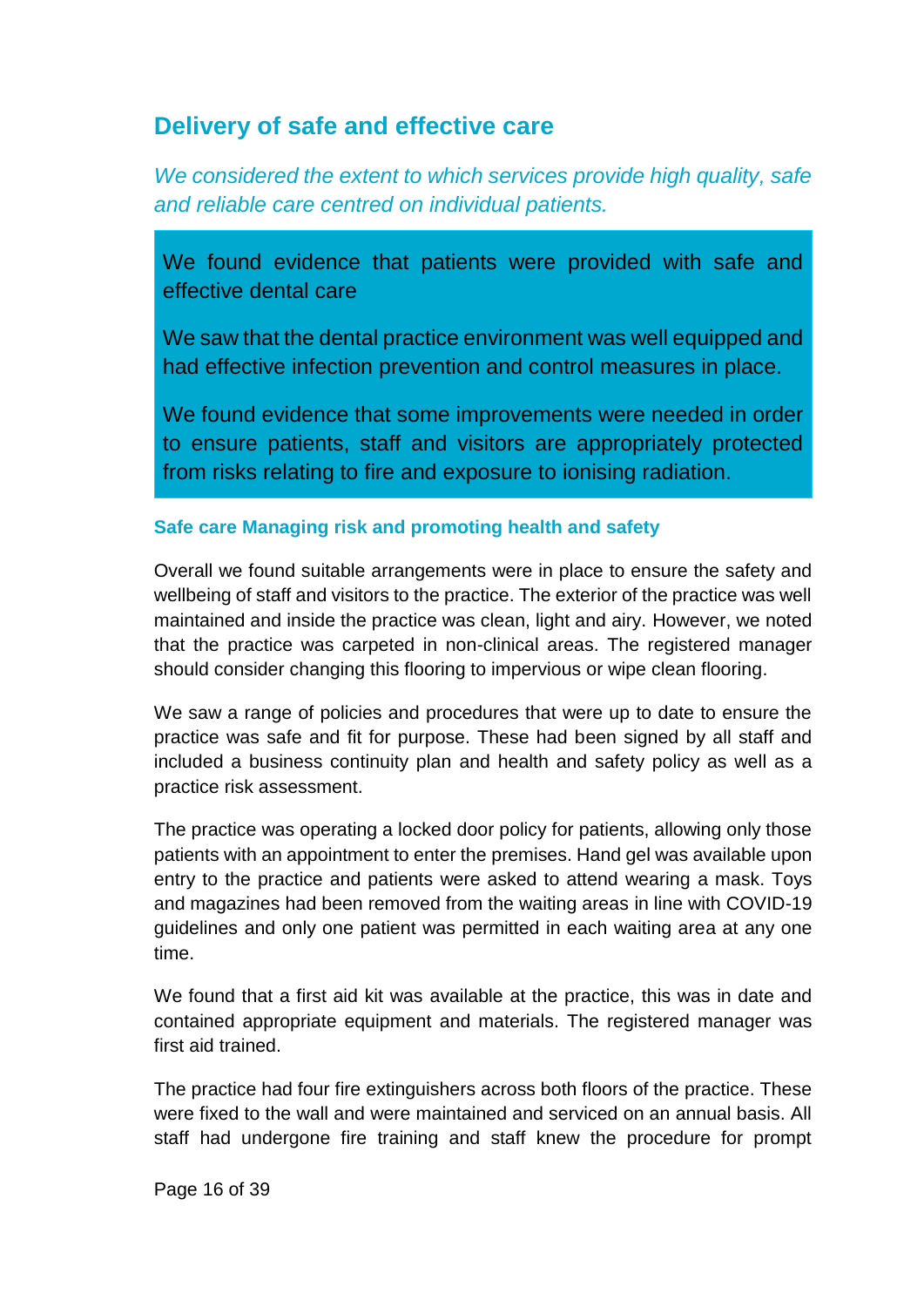evacuation of the practice in the event of fire. Fire exits were clearly marked with appropriate signage and no smoking signs were displayed to remind staff and visitors of the smoke free premises legislation. The practice had a fire policy in place. However a comprehensive risk assessment had not been carried out at the practice. This must be completed in order to protect the health and safety of staff, patients and visitors.

During the inspection we found that work surfaces within the decontamination room were loose and the seal to the wall was no longer adequate. This could create an area that cannot be adequately cleaned and in turn lead to a risk of infection.

#### Improvement needed

The registered manager must ensure that:

- A fire risk assessment is undertaken and any actions identified within it are addressed promptly
- The cupboards within the decontamination room are fixed securely to the wall and an adequate sealant is used for the join to the wall.

#### **Infection prevention and control (IPC)**

We found evidence that the practice had suitable IPC measures, policies and procedures in place for the decontamination (cleaning and sterilisation) of dental instruments and equipment. This was in line with Welsh Health Technical Memorandum 01-05<sup>4</sup> (WHTM 01-05) guidelines and included an infection control policy and a sharps safety policy for staff.

We also saw evidence of contracts that were in place for the safe transfer and disposal of hazardous (clinical) and non-hazardous (household) waste. Clinical waste was stored appropriately in a locked garage.

The practice had a process for the cleaning and sterilisation (decontamination) of dental instruments within a dedicated decontamination room. We saw evidence that daily and weekly parameter checks of the autoclave and ultrasonic cleaner were recorded to ensure they were working correctly and a maintenance contract was in place for regular servicing of the autoclave. The practice had a

 $\overline{a}$ 

<sup>4</sup> The Welsh Health Technical Memorandum (WHTM 01-05) (Revision 1) document provides professionals with guidance on decontamination in primary care practices and community dental practices.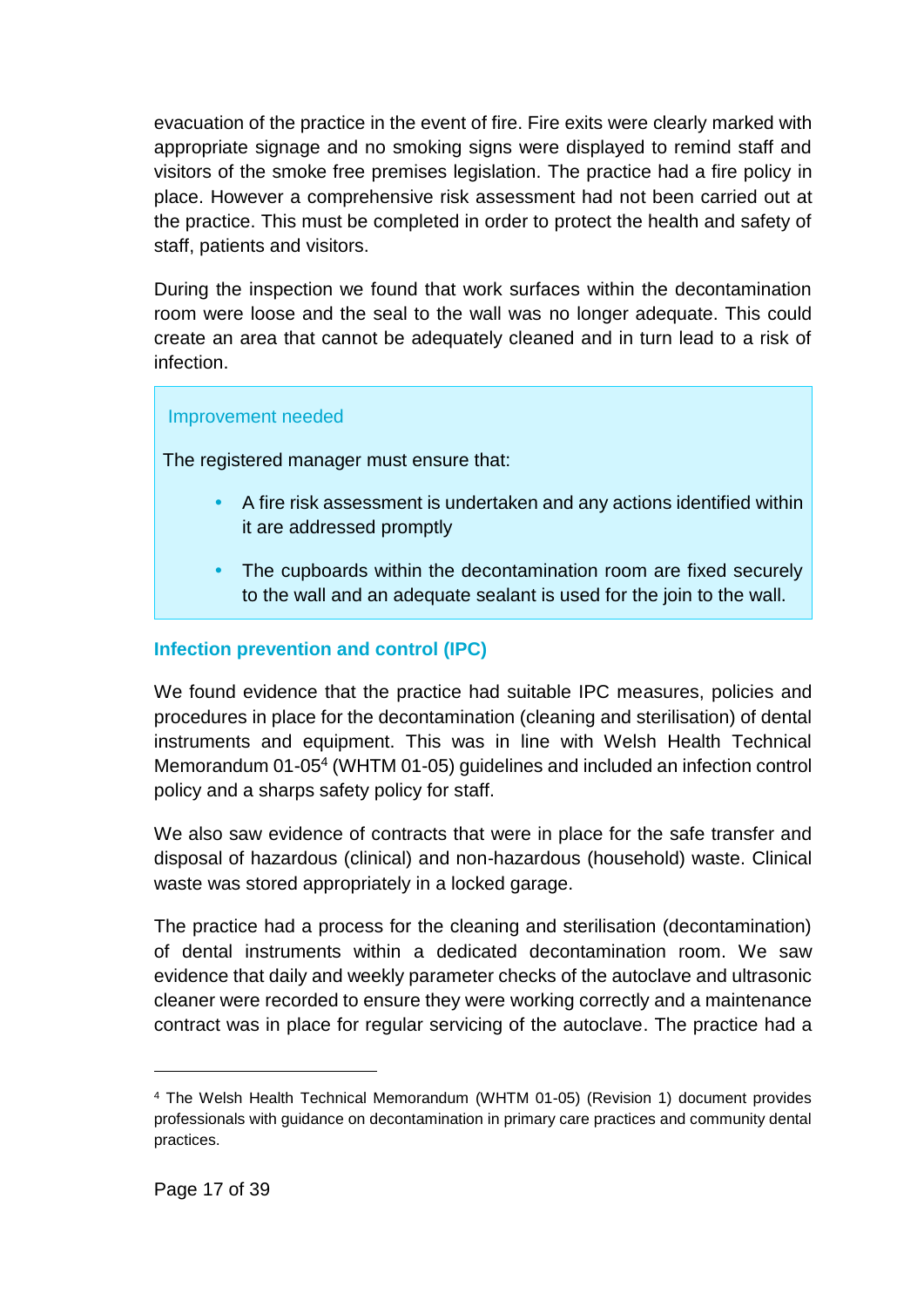dirty to clean workflow in operation within the decontamination room to prevent contamination of clean instruments. We saw evidence that secure boxes were used to transport contaminated instruments from the dental surgery to the decontamination room in a safe manner. Staff were provided with a dedicated area to change into and out of their clinical uniforms.

We saw that the dental surgery treatment room had been decluttered to allow for effective cleaning in response to the pandemic. We were told that instruments would be prepared prior to treatment. We confirmed that adequate time was allocated in between patients to allow for fallow time<sup>5</sup> following an aerosol generating procedure  $(AGP)^6$  and the thorough cleaning of the surgery using approved cleaning materials.

We were told that all staff undertaking AGP's had been correctly fit tested<sup>7</sup> for Filtering Face Piece  $(FFP3)^8$  masks. We witnessed staff using the correct personal protective equipment (PPE)<sup>9</sup> at all times throughout the practice.

The practice regularly completed IPC audits and all staff had undertaken training in IPC procedures for dentistry.

However, we found that sharps bins were stored incorrectly within cupboards in the dental surgeries. This meant that staff had to remove the sharps bin each time they needed to dispose of their sharps. This in turn meant that staff were at increased risk of obtaining a sharps injury as the bin could fall or tip upon removal from the cupboard. The registered manager must therefore improve the placement of in-use sharps bins to prevent this risk.

<sup>5</sup> Fallow time is the downtime in the surgery following an aerosol generating procedure (AGP) taking place which allows any droplets to settle before cleaning and decontamination takes place

<sup>&</sup>lt;sup>6</sup> An aerosol generating procedure (AGP) is a medical procedure that can result in the release of airborne particles (aerosols) from the respiratory tract when treating someone who is suspected or known to be suffering from an infectious agent transmitted wholly or partly by the airborne or droplet route.

 $<sup>7</sup>$  Face fit testing is a method of checking that tight-fitting facial PPE matches the wearer's facial</sup> features and seals adequately to their face

<sup>&</sup>lt;sup>8</sup> The need for FFP3 Mask (oral nasal disposable mask respiratory protection) to be worn is identified through clinical risk assessment. The mask is used to protect against respiratory borne pathogens. To use these masks, relevant staff must be 'face fit tested' to ensure that they can achieve a suitable face fit of the mask and that it operates at the required efficiency.

<sup>&</sup>lt;sup>9</sup> PPE is equipment that will protect the user against health or safety risks at work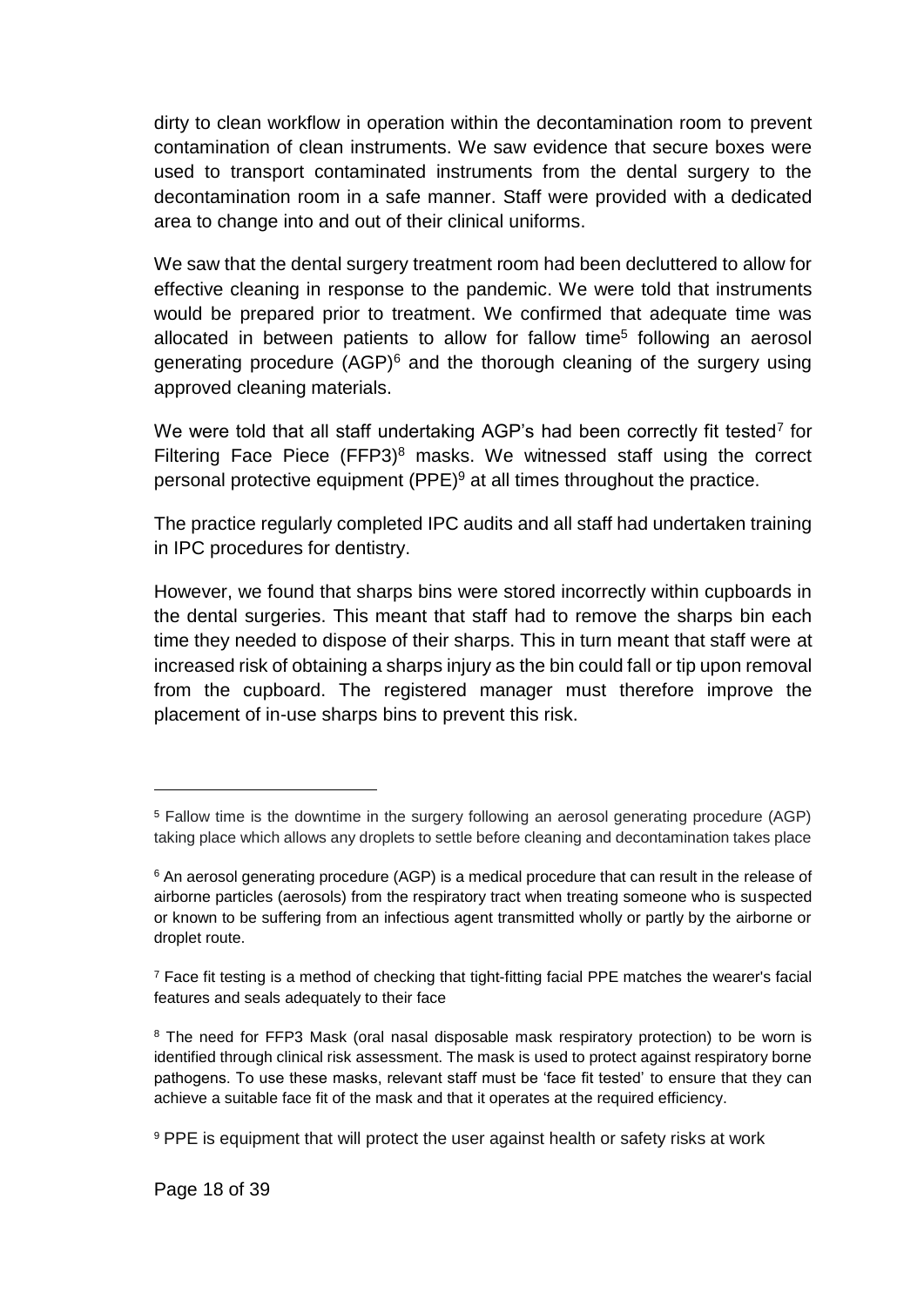In addition, we found pre-sterilised items within the drawers of the surgeries that were stored incorrectly with damaged packaging that had been torn or ripped. Where sterilisation pouches become damaged items within should be reprocessed and stored in a new sterilisation pouch. As this was not the case, we could not be assured of the sterility of these items.

#### Improvement needed

The registered manager must ensure that:

- Sharps bins currently in-use are located safely to prevent the risk of sharps related injury
- Instruments and equipment are stored appropriately within undamaged packaging. Items stored in packaging that is damaged should be immediately reprocessed.

#### **Medicines management**

We confirmed that the practice had a policy in place to cover the use of resuscitation equipment and emergency drugs. This was in line with current standards issued by the Resuscitation Council (UK) and was reviewed annually. Resuscitation equipment, including an automated external defibrillator (AED<sup>10</sup>) and emergency oxygen, had been checked weekly and were stored safely.

We saw evidence that all staff had been appropriately trained and were up to date in emergency Cardiopulmonary Resuscitation (CPR<sup>11</sup>) and medical emergencies training.

We saw evidence of relevant policies for the safe and effective storage, handling, ordering and dispensing of medicines. Presecribed medication was documented in the patients dental records and followed current prescribing guidelines. Staff were aware of how to report an adverse reaction to a medication via the yellow card scheme<sup>12</sup>.

 $\overline{a}$ 

<sup>10</sup> An AED, or automated external defibrillator, is used to help those experiencing sudden cardiac arrest

<sup>11</sup> CPR is an emergency procedure for a person whose heart has stopped or is no longer breathing. CPR can maintain circulation and breathing until [emergency](https://medlineplus.gov/emergencymedicalservices.html) medical help arrives

<sup>12</sup> <https://yellowcard.mhra.gov.uk/the-yellow-card-scheme/>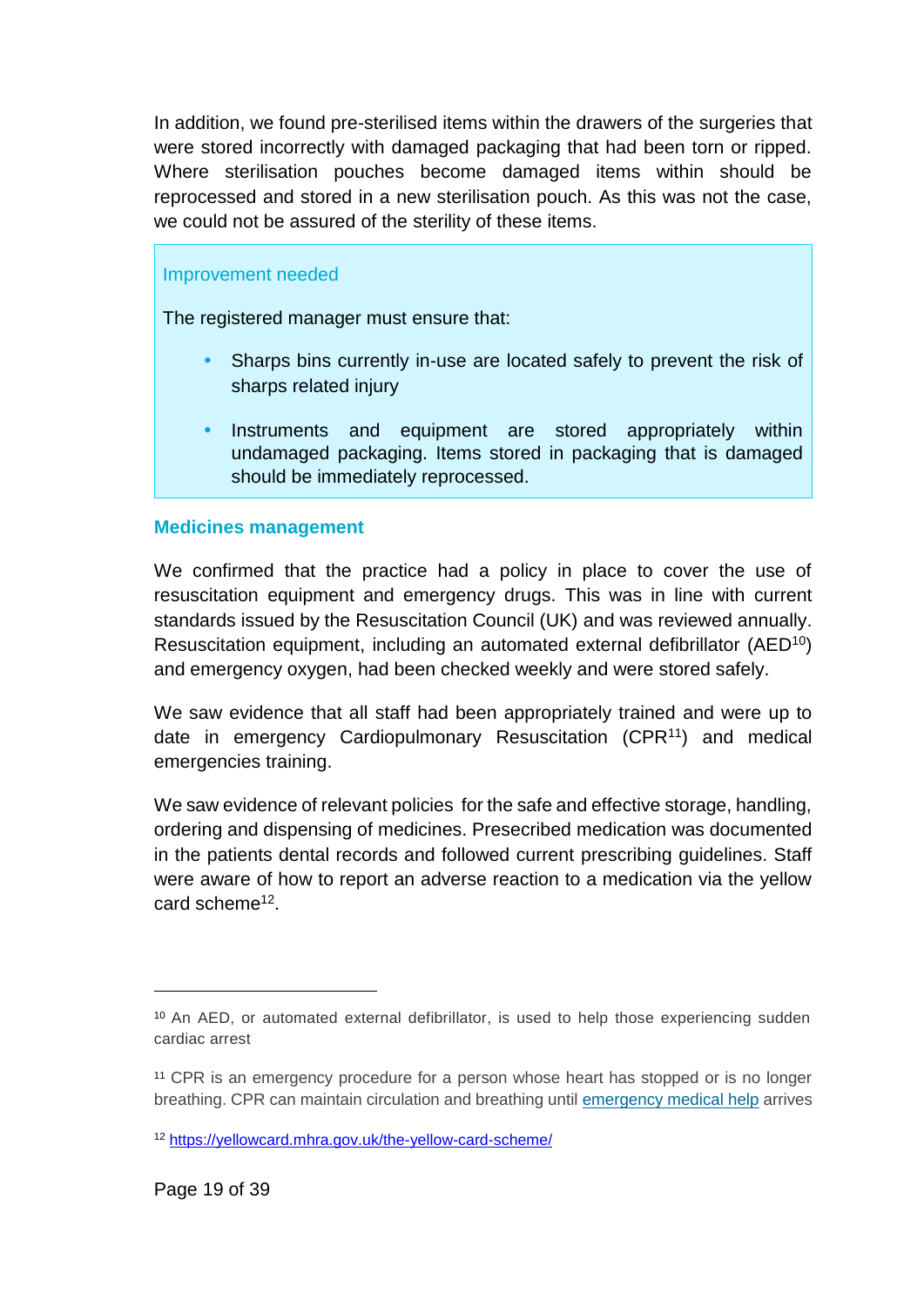An observation of each surgery found prescription pads left in surgery drawers. Prescription pads should be kept locked until needed, in order to prevent unauthorised use.

#### Improvement needed

The registered manager must ensure that:

Prescription pads are locked away when not in use.

#### **Safeguarding children and adults at risk**

We found that all staff were aware of, and had undertaken training in, how to safeguard children and vulnerable adults to an appropriate level. The registered manager was also the designated safeguarding lead for the practice and had completed a higher level of safeguarding training in order to fulful this role. Additionally, the All Wales Safeguarding Procedures were available to staff via a mobile phone application. We saw evidence that all staff had undertaken satisfactory Disclosure and Barring System (DBS)<sup>13</sup> checks.

Although staff were aware that they needed to contact their local safeguarding team should they have a concern about a child or adult at risk, staff did not have contact details readily available to them. This could inhibit the timely reporting of a witnessed incident that might indicate a child or adult at risk. .

#### Improvement needed

The registered manager must ensure that staff have up to date contact details for the local safeguarding team easily available to them.

#### **Medical devices, equipment and diagnostic systems**

We inspected the clinical facilities and other areas of the practice and found that the dental equipment was in excellent condition and well maintained. We saw that the surgery contained appropriate equipment for the patient and dental team.

We saw that all clinical staff had undergone the necessary training relevant to their role and there was a practice radiation policy. We saw evidence that the practice had written protocols, policies and procedures in place for each type of

<sup>&</sup>lt;sup>13</sup> DBS check is a process used by employers and organisations to get a clear picture of an individual's criminal record.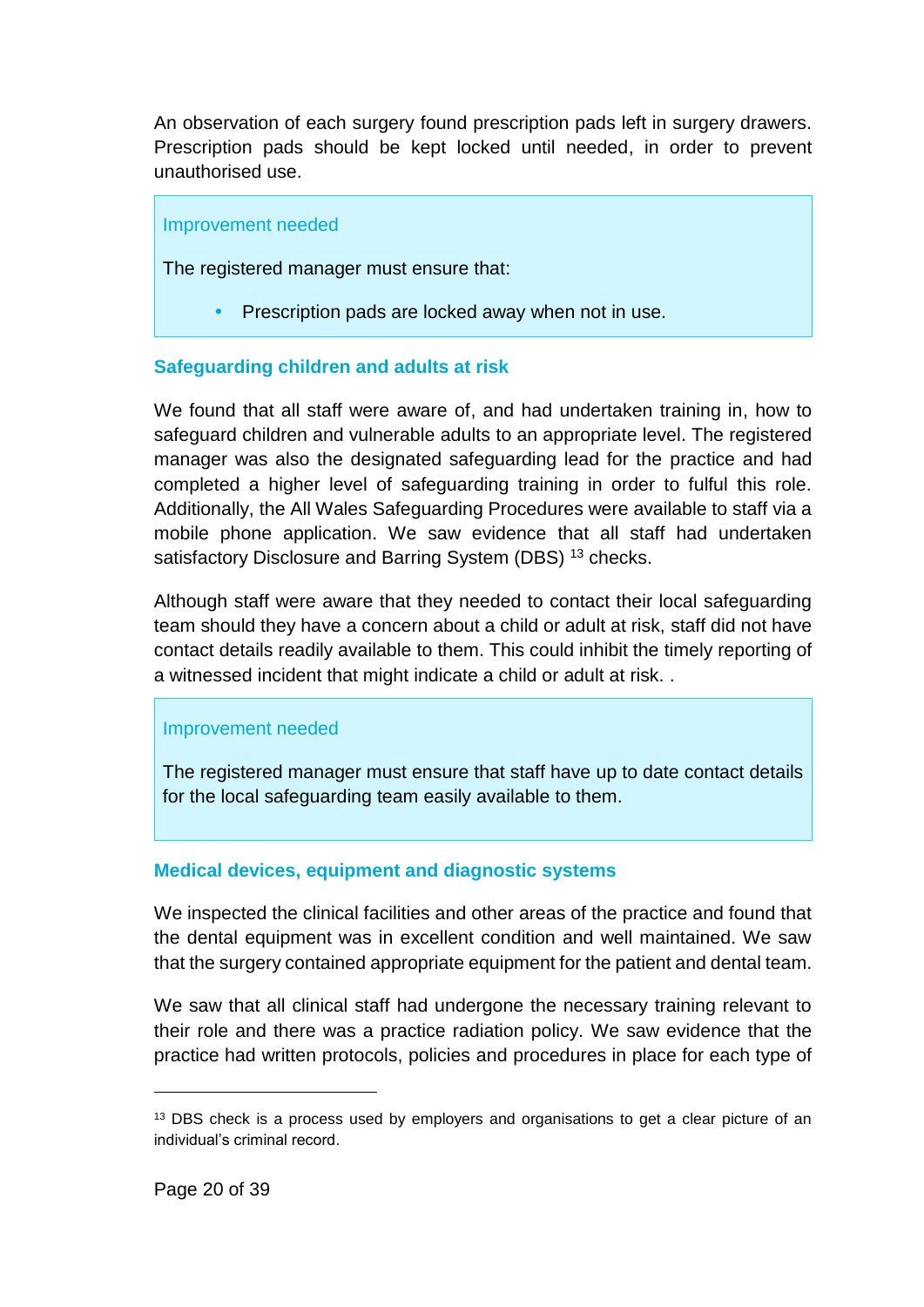radiographic exam offered at the practice. These had been reviewed and signed by all staff. Radiographic equipment was also correctly registered with the Health and Safety Executive (HSE) in line with the legislation governing ionising radiation. The practice had a nominated Radiation Protection Advisor<sup>14</sup>. We saw evidence that the practice had a contract in place to ensure regular servicing and maintenance of the radiography equipment and that regular radiographic audits were being undertaken. We also saw that the practice had displayed the local rules<sup>15</sup> for each x-ray machine at the practice in an appropriate place.

However, signage to warn patients, staff and visitors of areas that were controlled due to the presence of ionising radiation was not displayed correctly. We found that only one small sign was visible, next to each of the radiograph machines. The practice did not have signs present on the doors to the controlled areas to warn patients, staff and visitors of the additional risk from ionising radiation should they enter.

In addition, the practice did not have a dedicated radiation protection file<sup>16</sup>. Documentation was instead split across several other document files. Should an incident occur relating to the radiography equipment at the practice, this may delay prompt remedial action by the registered manager.

#### Improvement needed

The registered manager must ensure that:

- Suitable signage is displayed internally and externally to the controlled area to warn patients, staff and visitors of the increased risks due to ionising radiation.
- A dedicated radiation protection file is assembled to hold all of the necessary documentation and information relating to the radiographic equipment at the practice.

<sup>&</sup>lt;sup>14</sup> "Radiation protection advisor" this is a legally recognised position and is someone who is competent to advise employers on the safe and compliant use of ionising radiation ("x-rays").

<sup>&</sup>lt;sup>15 15</sup> Local rules (or safe working procedures) should reflect safe working practices and relate to the day-to-day safety management of lasers, IPL systems and LEDs. [https://www.gov.uk/government/uploads/system/uploads/attachment\\_data/file/474136/Laser\\_gu](https://www.gov.uk/government/uploads/system/uploads/attachment_data/file/474136/Laser_guidance_Oct_2015.pdf) [idance\\_Oct\\_2015.pdf](https://www.gov.uk/government/uploads/system/uploads/attachment_data/file/474136/Laser_guidance_Oct_2015.pdf)

<sup>&</sup>lt;sup>16</sup> A radiation protection file should hold the local rules and written procedures established by the legal person (the radiation protection advisor).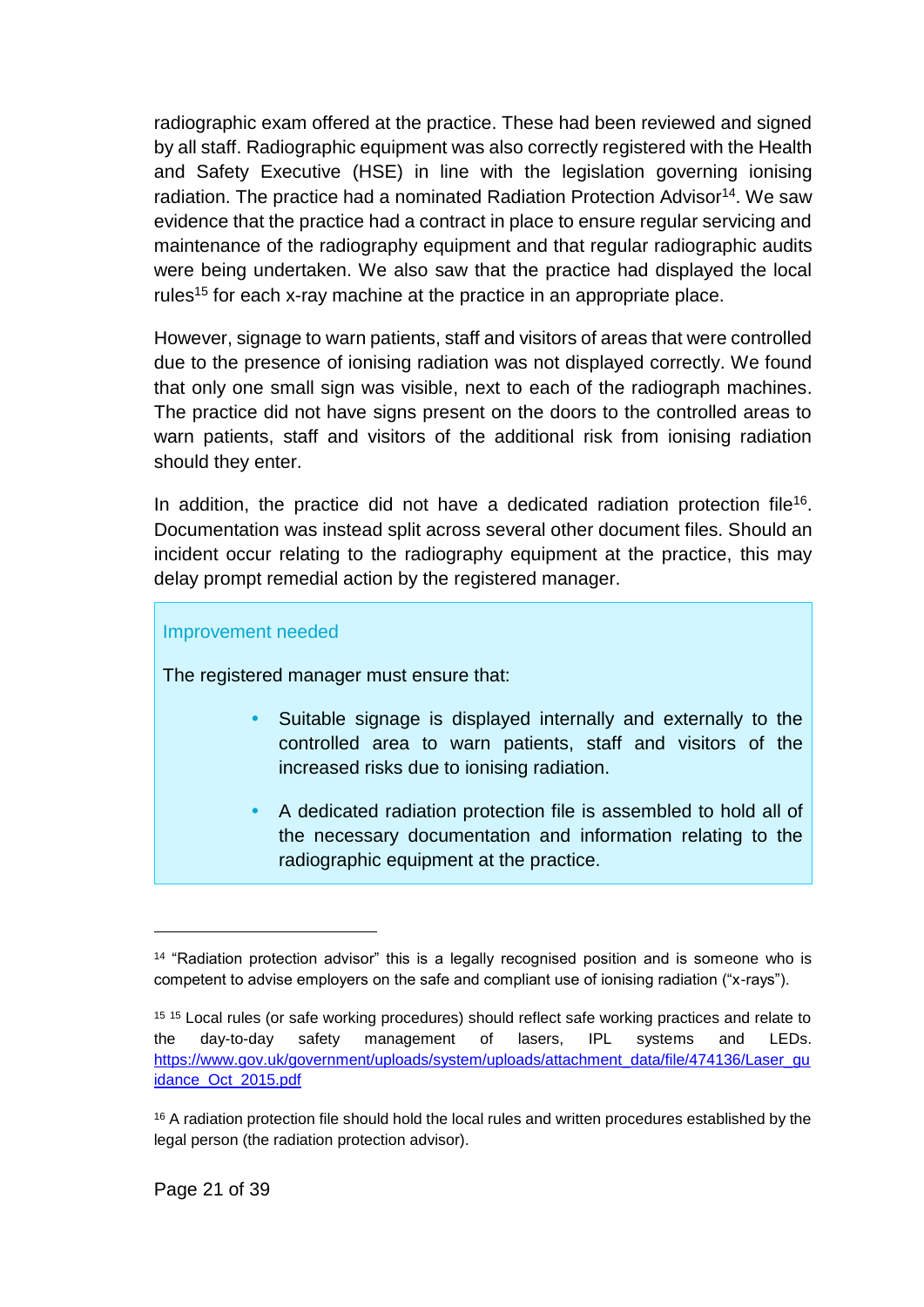### **Effective care**

#### **Safe and clinically effective care**

We saw evidence that the practice had appropriate arrangements relating to the acceptance, assessment, diagnosis and treatment of new patients. We also saw evidence of an up to date consent policy to ensure that the correct informed consent was gained prior to any dental treatment taking place.

We noted that the practice had a policy in place to ensure that professional, regulatory and statutory guidance, were given due consideration and followed where appropriate. These include National Institute for Care and Excellence (NICE)<sup>17</sup> guidelines.

When reviewing the patient dental care records we noticed that the practice was not using the Local Safety Standards for Invasive Procedures (LocSSIPs)<sup>18</sup> checklists. We would recommend that the practice uses these whenever a surgical treatment or simple extraction is undertaken at the practice. This ensures that safe patient care is always provided

#### Improvement needed

The registered manager must ensure that:

 LocSSIPs checklists are used when undertaking surgical treatments or simple extractions

<sup>&</sup>lt;sup>17</sup> The "National Institute for Health and Care Excellence" ("NICE") is the body that provides guidance and advice to improve health and social care.

<sup>&</sup>lt;sup>18</sup> "Local Safety Standards for Invasive Procedures" (LocSSIPs) – these are checklists that have been designed to ensure that surgical "never events" (eg wrong site tooth extraction in a dental setting) do not occur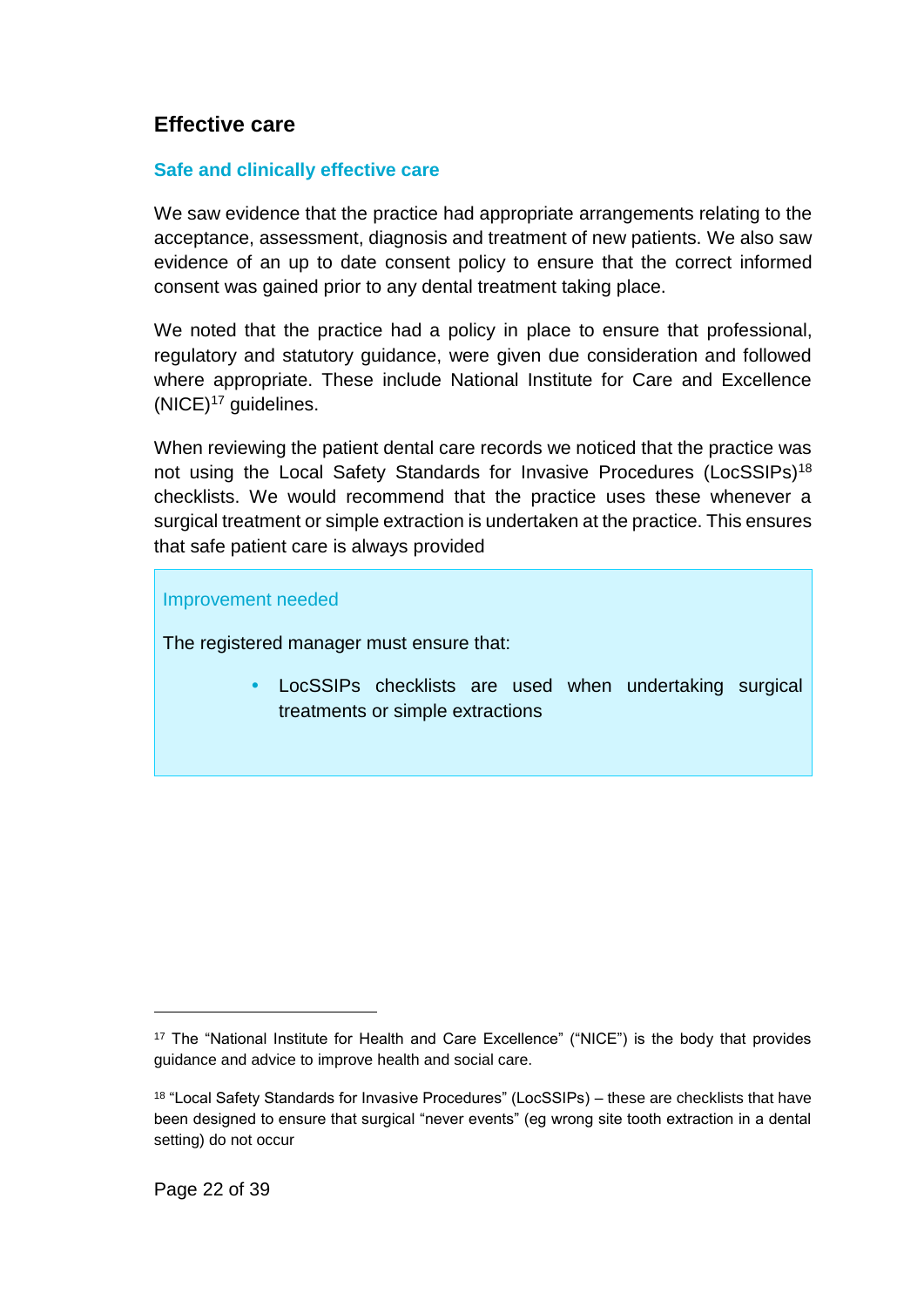#### **Quality improvement, research and innovation**

We saw evidence of completed audits that had been regularly undertaken by the practice. These included the WHTM 01-05 audit for infection control and antimicrobial prescribing audit. We also saw evidence of a recently completed Maturity Matrix Dentistry tool<sup>19</sup>.

We found that the registered manager was undertaking appropriate peer review as part of his work with an external peer reviewer as per General Dental Council (GDC) conditions.

As the practice did not gather patient views and feedback, we did not see evidence of improvements to service provision as a result of this. However, review of the practice accident book suggested that following incidents, working practices would be changed to prevent them from reoccuring.

#### **Information governance and communications technology**

We saw evidence that the practice had an appropriate management policy and system in place to ensure patient dental care records were safely managed. We found that the practice managed patient information in a manner that complied with the General Data Protection Regulations (GDPR<sup>20</sup>).

Patient records were stored electronically on password protected computers. Copies of these electronic records were regularly backed up, so that the original data could be accesed in the event of computer failure.

#### **Record keeping**

l

During the inspection, we reviewed a sample of the patient dental records and found good practice overall.

We found that dental records were mostly accurate and were written contemporaneously. Patient dental records contained details of assessment and

<sup>&</sup>lt;sup>19</sup> The Maturity Matrix Dentistry (MMD) is a practice development tool for the whole dental team which helps dental teams deliver high quality care for patients

 $20$  The General Data Protection Regulation (GDPR) is a legal framework that sets guidelines for the collection and processing of personal information from individuals who live in the European Union (EU). Since the Regulation applies regardless of where websites are based, it must be heeded by all sites that attract European visitors, even if they don't specifically market goods or services to EU residents.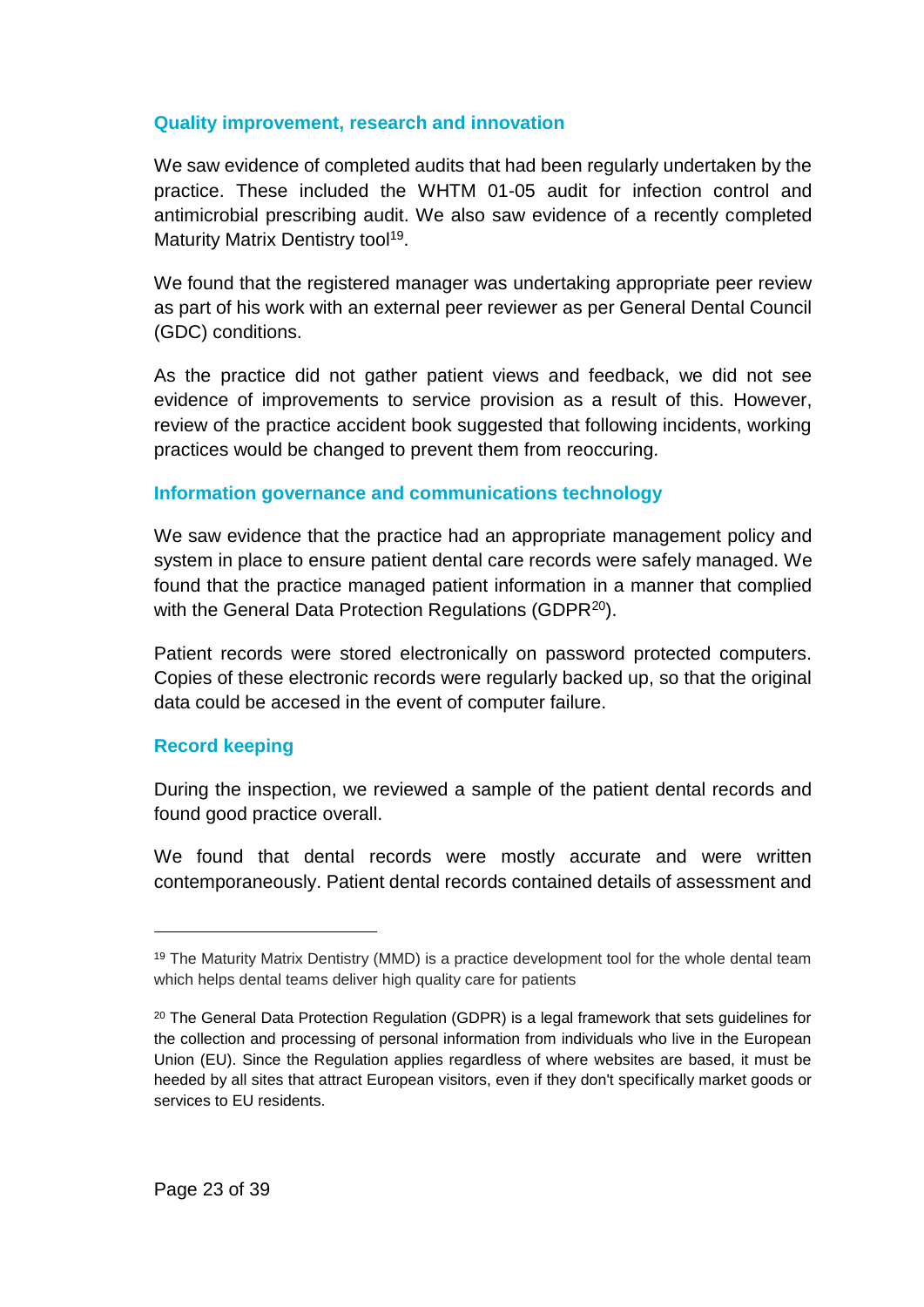treatment planning as well as treatment provided during the appointment. Previous dental and social history were also noted alongside medical histories that were updated regularly.

Dental records were stored digitally and were retained for a period of eight years and were backed up externally.

Some of the dental records that we reviewed were missing some information in places, as follows:

- One patient did not have a periodontal classification or follow-up assessment of periodontal health
- Another did not appear to have evidence of radiographs
- One set of dental records did not appear to have recorded details of an examination.

It is important that dental records are full and completed, in order to ensure that appropriate assessment and treatment is provided to the patient in a timely manner.<sup>21</sup>

#### Improvement needed

The registered manager must ensure that dental record keeping audits are repeated regularly, according to audit results, in order that areas for improvement are acted upon in a timely manner.

<sup>&</sup>lt;sup>21</sup> "Periodontal Classification" - this is a classification of overall periodontal or "gum" health.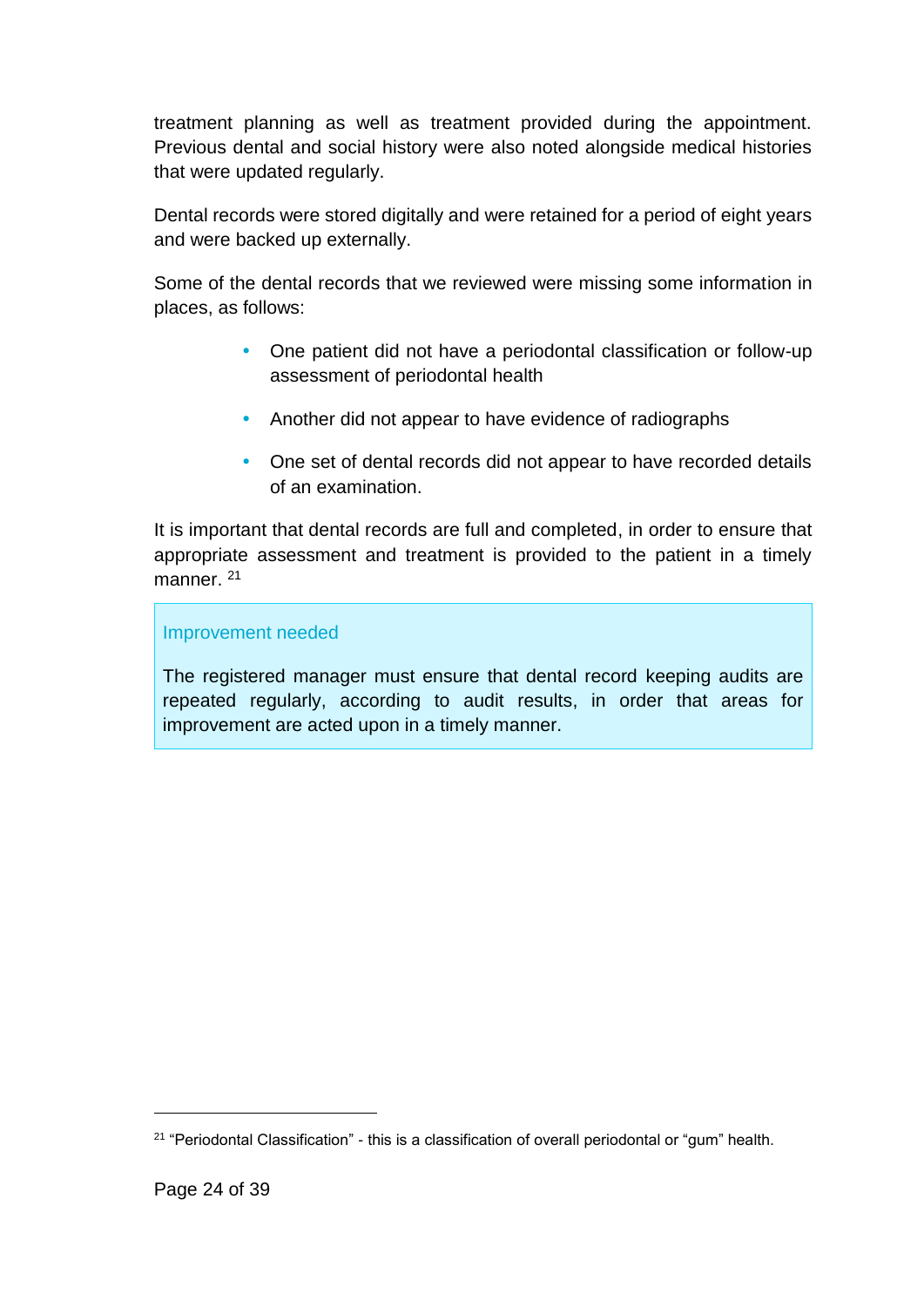## <span id="page-24-0"></span>**Quality of management and leadership**

*We considered how services are managed and led and whether the workplace and organisational culture supports the provision of safe and effective care. We also considered how services review and monitor their own performance against the Health and Care Standards.*

We found evidence of a close knit team that worked well together.

All members of the dental team were registered with their governing body and appropriate pre-employment checks were in place.

The practice had a range of policies and procedures in place to support the running of the dental practice.

#### **Governance, leadership and accountability**

Mount Pleasant Dental Practice was owned by the registered manager who was also the responsible individual and principal dentist. The day to day running of the practice fell to the registered manager who was also supported by a team of qualified dental nurses, who also fulfilled the role of receptionist when required.

All staff had been at the practice for a significant period of time and during the inspection, we observed staff working well together. When questioned, staff were aware of who to report to, should they feel they needed to raise a concern or grievance at the practice.

We noted that the practice had a wide range of policies and procedures in place to ensure the safety of staff and patients. A comprehensive patient information leaflet had been written and was available upon request to patients and we saw that the practice had displayed their certiicate of Public Liability Insurance.

We noted that the registered manager was aware of their responsibilites under the Private Dentistry (Wales) Regulations 2017 regarding incidents that needed to be reported to HIW within a timely manner.

However, during the inspection, neither the staff or the registered manager were aware of the practice statement of purpose<sup>22</sup> or where this document might be

<sup>&</sup>lt;sup>22</sup> The "Statement of Purpose" is a document compiled according to the Private Dentistry (Wales) Regulations 2017 and details to patients the aims and objectives of the dental practice, the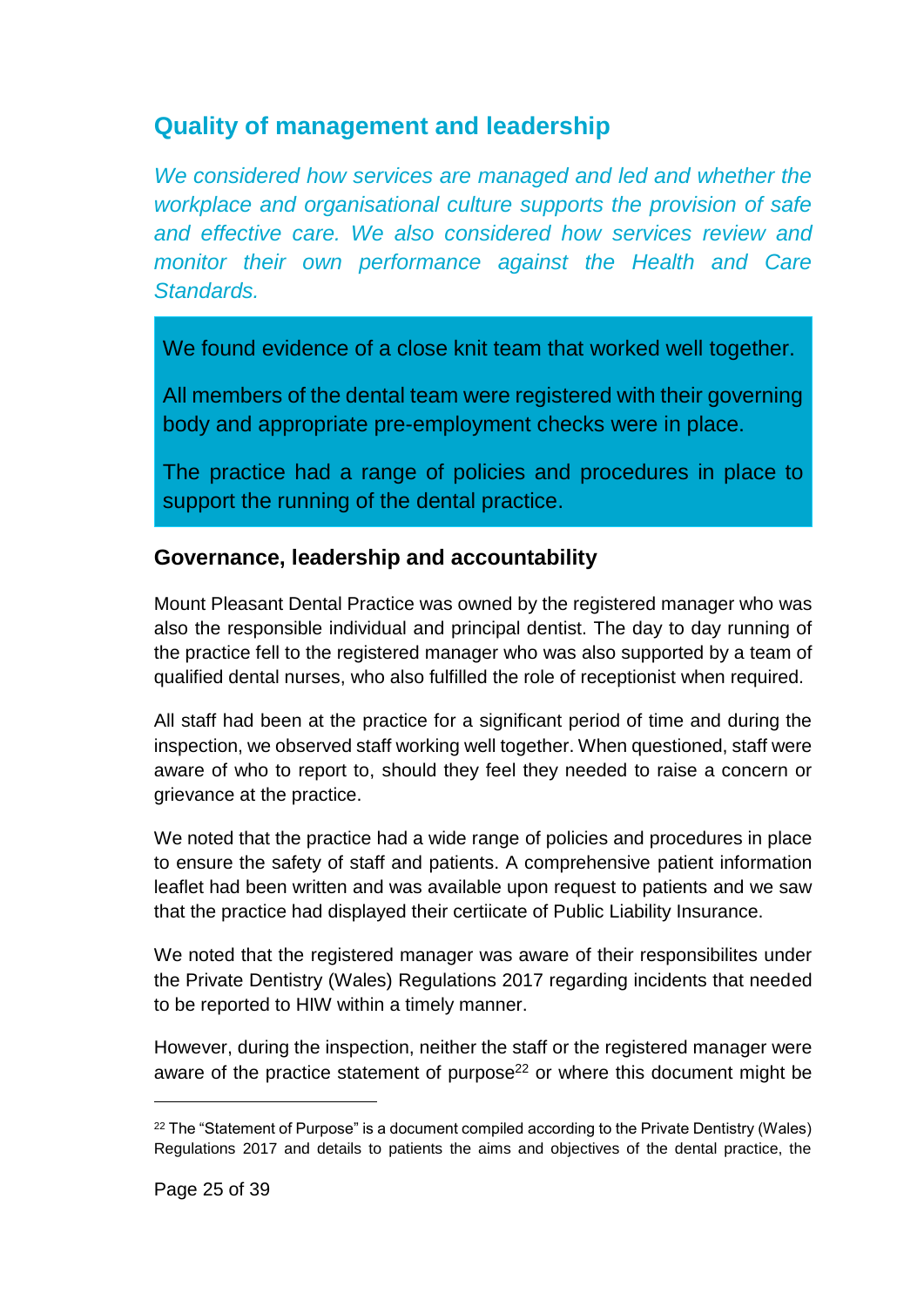located. Although this document was provided to the inspector at a later date, it had not been reviewed or updated in accordance with the regulations governing Private Dentistry in Wales.

#### Improvement needed

The registered manager must ensure the practice statement of purpose is reviewed, updated and provided to HIW on an annual basis or sooner if a change is made to the practice.

### **Staff and resources**

#### **Workforce**

A review of staff personnel files showed that all permanent staff at the practice had valid enhanced DBS certificates<sup>23</sup> for child and adult workforce. We also saw evidence within these files that all clinical members of staff were registered with the GDC. We were told by the registered manager that GDC registration was funded by them as well as indemnity insurance required as part of GDC registration.

In addition, all staff working clinically had provided evidence of Hepatitis B immunisation with an appropriate immune response. Staff had also provided evidence of COVID-19 vaccination where possible.

Staff mandatory training was up to date and copies of certificates were kept within staff folders as evidence. Training was in line with GDC recommendations and was funded where possible by the registered manager. We saw that all staff had undergone annual appraisals and records of these were also kept in staff files.

Although the registered manager had not yet attended any formal training, we were told that this would be explored as a means to further improve leadership and management at the practice.

Staffing levels were satisfactory and at all times the practice had suitably trained staff in attendence to ensure safe and effective patient care. The practice had a

l treatments offered, names and qualifications of dental professionals working at the practice and how to make a complaint.

 $23$  An enhanced Disclosure and Barring Service (DBS) check is required when a person is likely to be working in a role that could involve contact with children or vulnerable adults. Alongside the standard and basic checks carried out that look for convictions and cautions of a criminal nature, an enhanced check will also look for warnings and reprimands made on that person.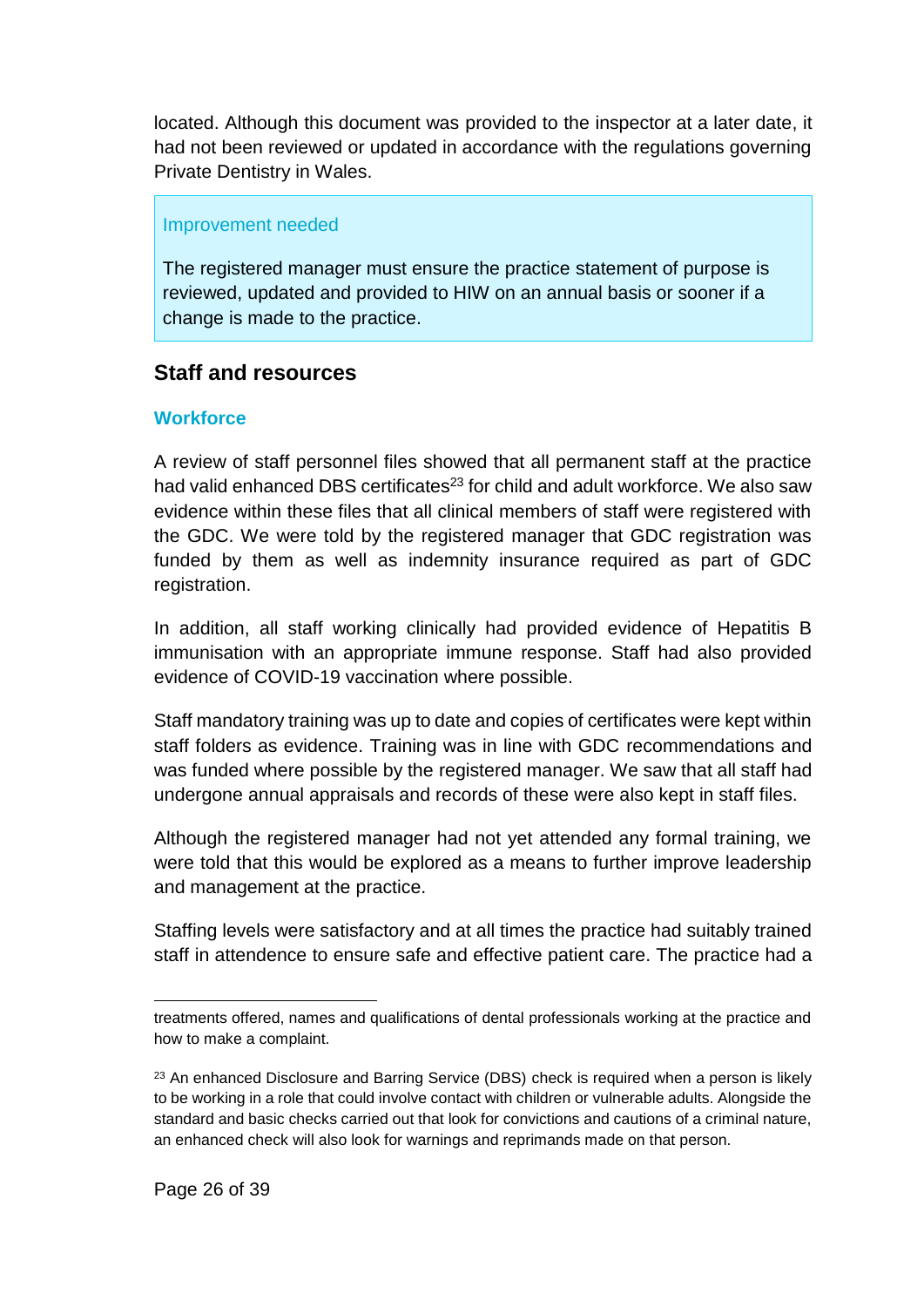whisleblowing policy and staff were aware of how to raise a concern should they need to.

We were told that practice staff meetings were usually carried out on an informal, ad-hoc, basis and were not minuted. In order to ensure continued progress and improvement we would recommend that staff meetings should be carried out on a more formal basis and regular basis and minuted

#### Improvement needed

The registered manager must hold regular staff meetings that are minuted.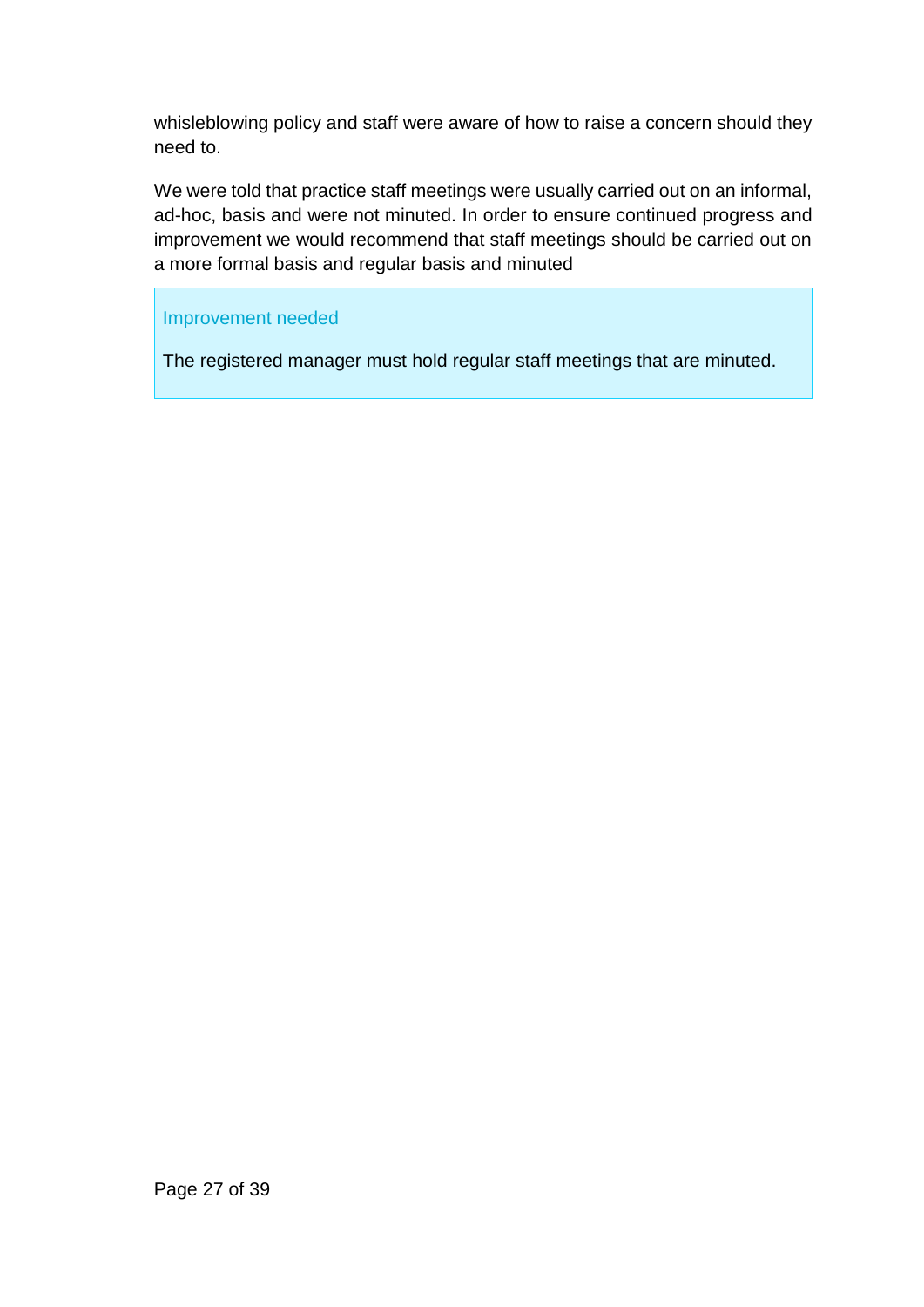## <span id="page-27-0"></span>**4. What next?**

Where we have identified improvements and immediate non-compliance issues during our inspection which require the service to take action, these are detailed in the following ways within the appendices of this report (where these apply):

- Appendix A: Includes a summary of any concerns regarding patient safety which were escalated and resolved during the inspection
- Appendix B: Includes any immediate concerns regarding patient safety where we issued a non-compliance notice asking the service to tell us about the urgent actions they are taking
- Appendix C: Includes any other improvements identified during the inspection where we require the service to complete an improvement plan telling us about the actions they are taking to address these areas

Where we identify any serious regulatory breaches and concerns about the safety and wellbeing of patients using the service, the registered provider of the service will be notified via a non-compliance notice. The issuing of a noncompliance notice is a serious matter and is the first step in a process which may lead to civil or criminal proceedings.

The improvement plans should:

- Clearly state when and how the findings identified will be addressed, including timescales
- Ensure actions taken in response to the issues identified are specific, measurable, achievable, realistic and timed
- Include enough detail to provide HIW and the public with assurance that the findings identified will be sufficiently addressed.

As a result of the findings from this inspection the service should:

- Ensure that findings are not systemic across other areas within the wider organisation
- Provide HIW with updates where actions remain outstanding and/or in progress, to confirm when these have been addressed.

The improvement plan, once agreed, will be published on HIW's website.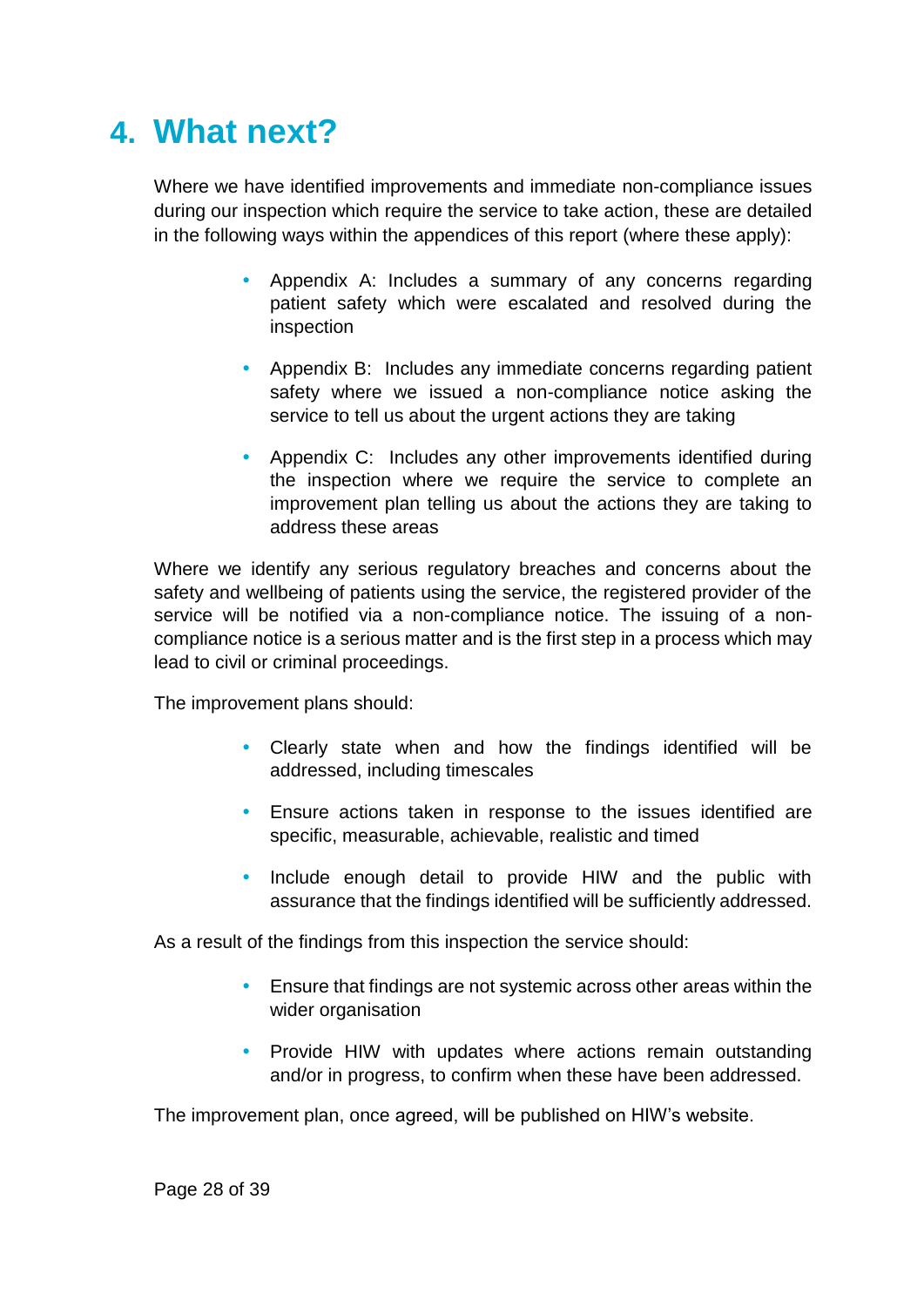## <span id="page-28-0"></span>**5. How we inspect dental practices**

Dental practice inspections are usually announced. Dental practices receive up to twelve weeks' notice of an inspection. This is so that arrangements can be made to ensure that the practice is running as normal, and that the inspection causes as little disruption to patients as possible.

Feedback is made available to practice representatives at the end of the inspection, in a way which supports learning, development and improvement at both operational and strategic levels.

We check how dental practices are meeting the [Health and Care Standards 2015](https://gov.wales/sites/default/files/publications/2019-05/health-and-care-standards-april-2015.pdf) and, where private dentistry is provided, the **Private Dentistry (Wales)** [Regulations 2017.](https://www.legislation.gov.uk/wsi/2017/202/pdfs/wsi_20170202_mi.pdf) Where appropriate we consider how the practice meets these regulations, as well as the [Ionising Radiations Regulations 2017,](https://www.legislation.gov.uk/uksi/2017/1075/contents/made) and any other relevant professional standards and guidance such as the General Dental [Council Standards for the Dental Team.](https://www.gdc-uk.org/professionals/standards)

These inspections capture a snapshot of the standards of care within dental practices.

Further detail about how HIW inspects [dental practices](https://hiw.org.uk/private-dentistry) and the [NHS](https://hiw.org.uk/sites/default/files/2019-05/170328inspectnhsen_0.pdf) can be found on our website.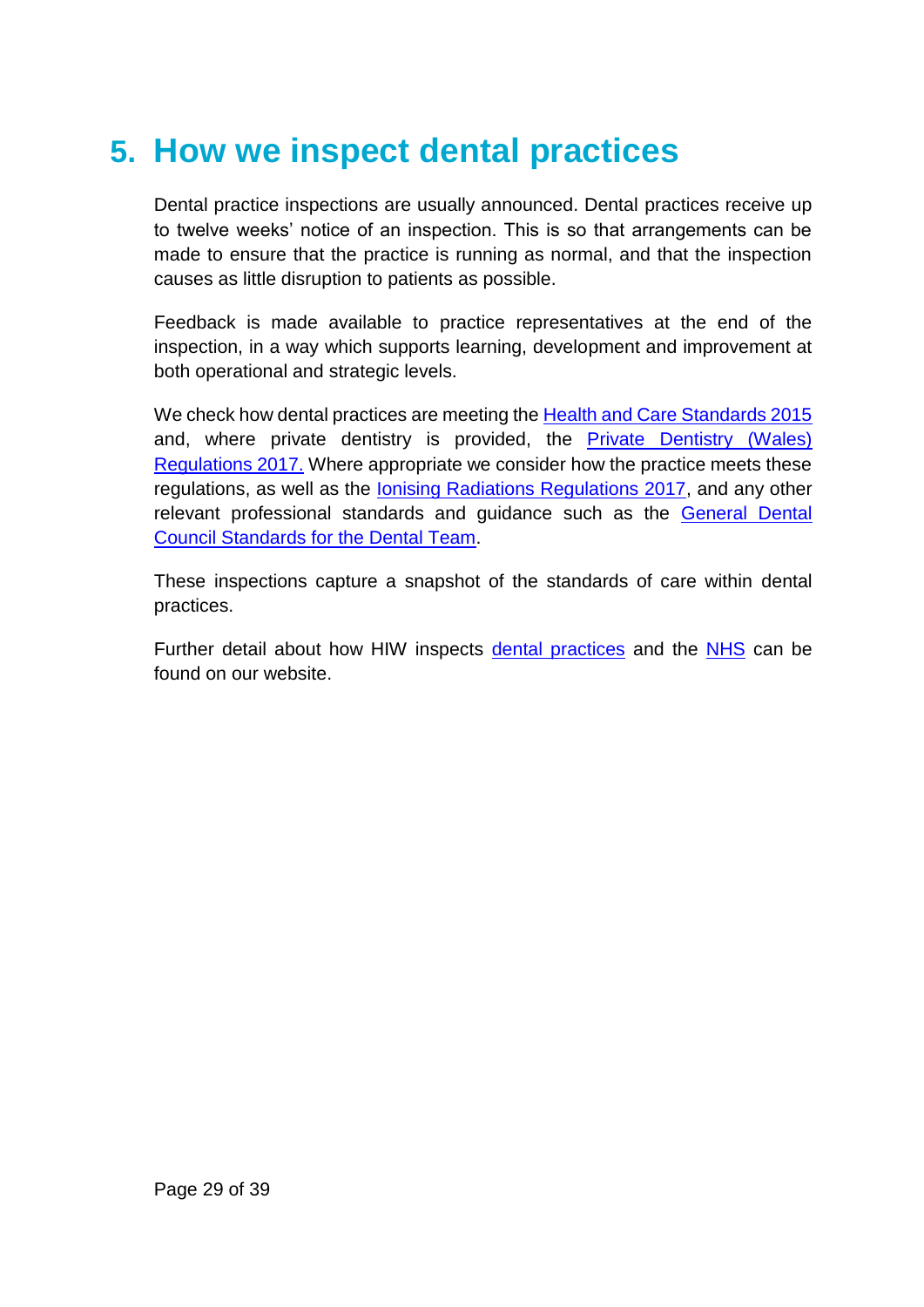## **Appendix A – Summary of concerns resolved during the inspection**

The table below summaries the concerns identified and escalated during our inspection. Due to the impact/potential impact on patient care and treatment these concerns needed to be addressed straight away, during the inspection.

<span id="page-29-0"></span>

| Immediate concerns identified                                | Impact/potential impact   How HIW escalated the \<br>on patient care and<br>treatment | concern | How the concern was<br><b>resolved</b> |
|--------------------------------------------------------------|---------------------------------------------------------------------------------------|---------|----------------------------------------|
| No immediate concerns were identified<br>on this inspection. |                                                                                       |         |                                        |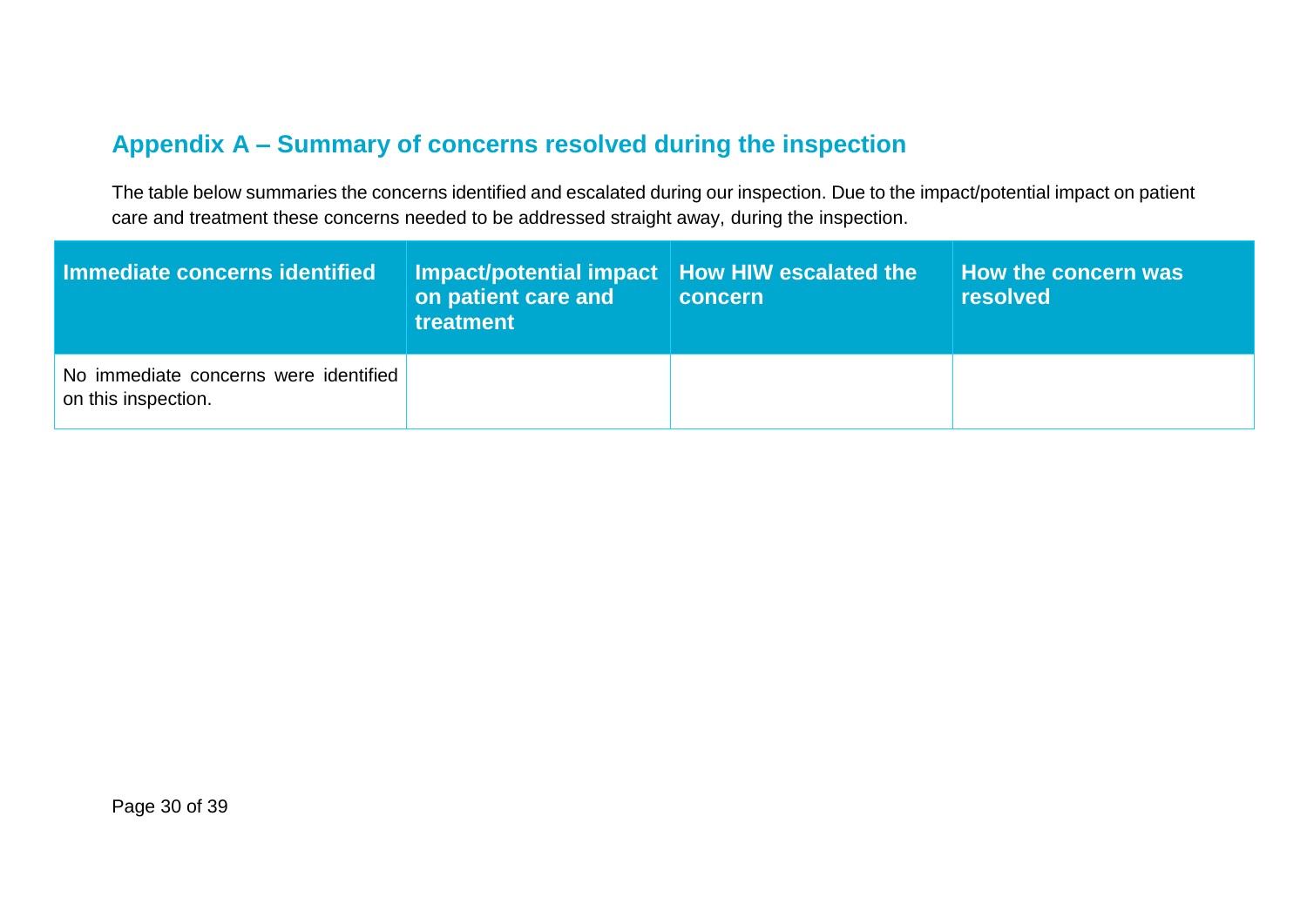### **Appendix B – Immediate improvement plan**

## **Service: Mount Pleasant Dental Practice Date of inspection: 13 January 2022**

The table below includes any immediate non-compliance concerns about patient safety identified during the inspection where we require the service to complete an immediate improvement plan telling us about the urgent actions they are taking.

| Description of non-compliance/ Action   Regulation   Service action<br>to be taken |  | <b>Responsible Timescale</b><br>officer |  |
|------------------------------------------------------------------------------------|--|-----------------------------------------|--|
| There were NO immediate non-compliance<br>issues identified on this inspection.    |  |                                         |  |

<span id="page-30-0"></span>The following section must be completed by a representative of the service who has overall responsibility and accountability for ensuring the improvement plan is actioned.

**Service representative:** 

**Name (print):** 

**Job role:** 

Date:

<span id="page-30-1"></span>Page 31 of 39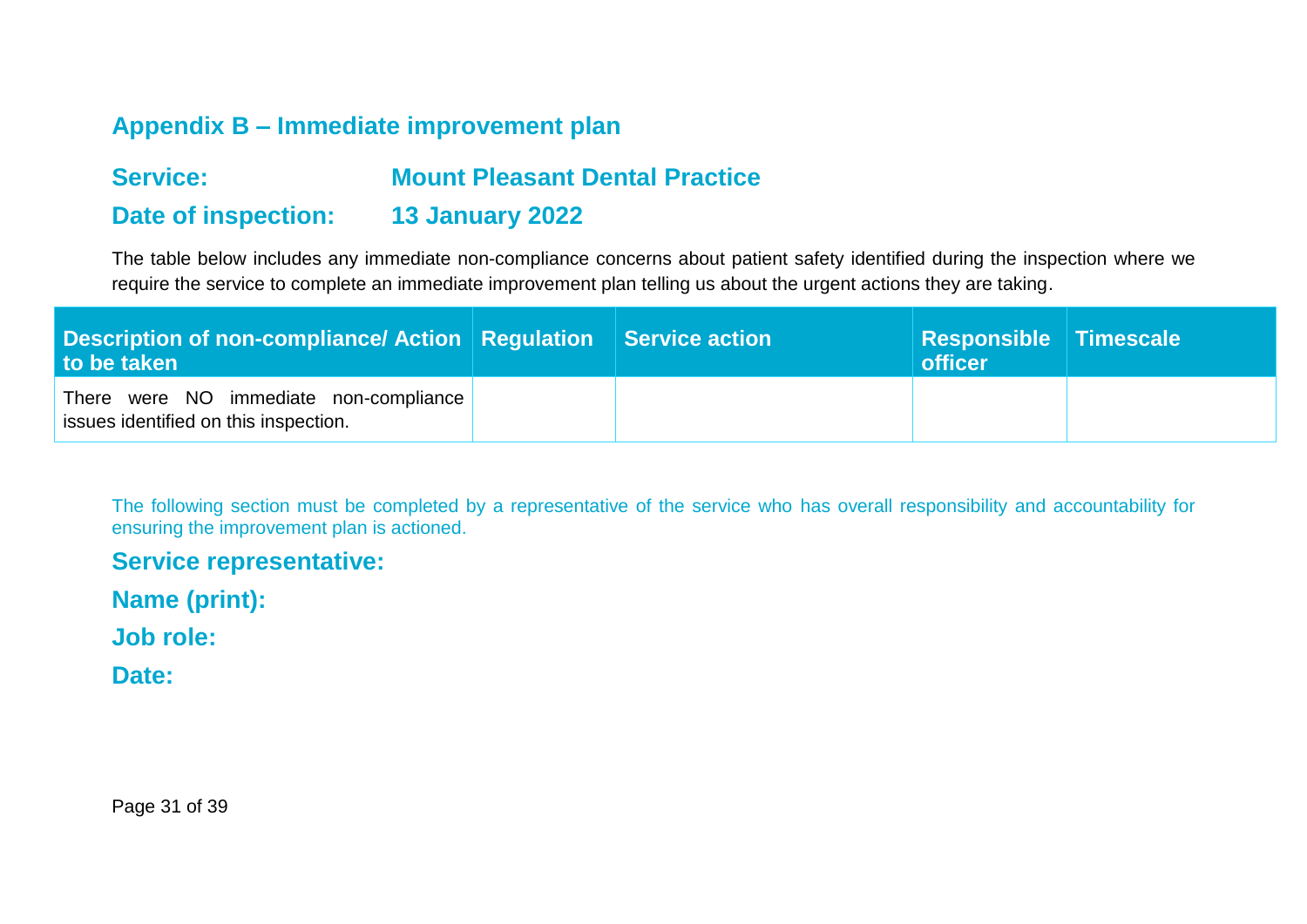## **Appendix C – Improvement plan**

## **Service: Mount Pleasant Dental Practice**

## **Date of inspection: 13 January 2022**

The table below includes any other improvements identified during the inspection where we require the service to complete an improvement plan telling us about the actions they are taking to address these areas.

| <b>Improvement needed</b>                                                                                                                                                                                                                   | Standard/<br><b>Regulation</b>                                                                                                           | <b>Service action</b>                                                                                                                                       | <b>Responsible</b><br><b>officer</b> | <b>Timescale</b> |
|---------------------------------------------------------------------------------------------------------------------------------------------------------------------------------------------------------------------------------------------|------------------------------------------------------------------------------------------------------------------------------------------|-------------------------------------------------------------------------------------------------------------------------------------------------------------|--------------------------------------|------------------|
| <b>Quality of the patient experience</b>                                                                                                                                                                                                    |                                                                                                                                          |                                                                                                                                                             |                                      |                  |
| The registered manager must ensure that written<br>information is available to patients in preparation<br>for the lowering of COVID-19 restriction in order<br>to promote oral health and hygiene and to explain<br>the treatments offered. | 1.1 Health<br>promotion,<br>protection and<br>improvement;<br>Regulation 9(a)(b)<br>The Private<br>Dentistry (Wales)<br>Regulations 2017 | We have ordered new patient information<br>regarding promotion of Oral Health and<br>Also leaflets<br>Hygiene.<br>explaining<br>different treatment options | <b>Edvard Akbas</b>                  | 4 weeks          |
| registered<br>The<br>manager<br>must ensure that<br>windows to patient facing areas are adequately<br>protected from the view of others outside the<br>practice                                                                             | 4.1 Dignified<br>Care; Regulation<br>15 The Private<br>Dentistry (Wales)<br>Regulations 2017                                             | Company to fit new blinds have been<br>contacted.                                                                                                           | <b>Edvard Akbas</b>                  | 4 weeks          |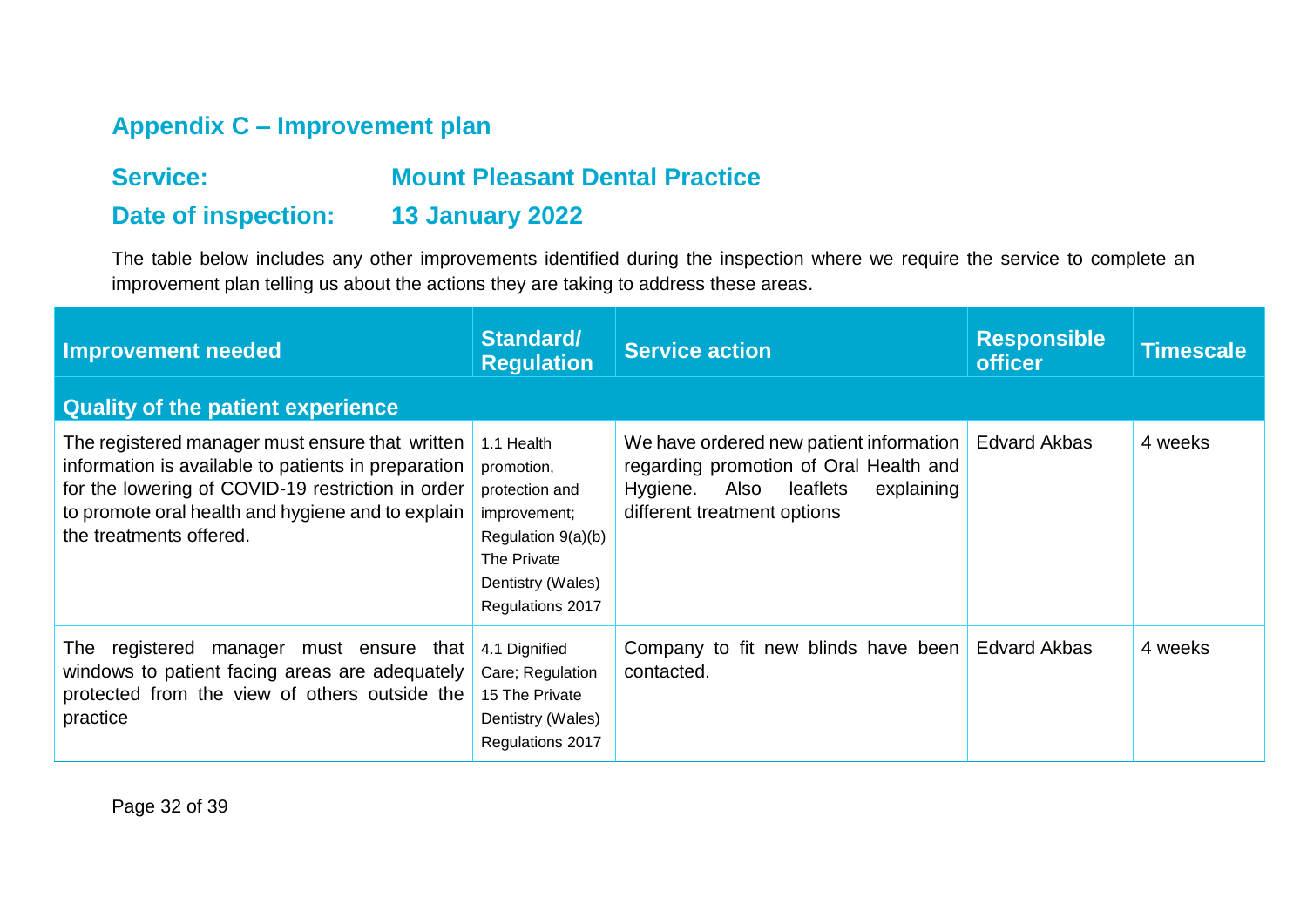| <b>Improvement needed</b>                                                                                                                                                                                                                                                                                                             | Standard/<br><b>Regulation</b>                                                                                                           | <b>Service action</b>                                                                                                                                                                                                                    | <b>Responsible</b><br><b>officer</b> | <b>Timescale</b> |
|---------------------------------------------------------------------------------------------------------------------------------------------------------------------------------------------------------------------------------------------------------------------------------------------------------------------------------------|------------------------------------------------------------------------------------------------------------------------------------------|------------------------------------------------------------------------------------------------------------------------------------------------------------------------------------------------------------------------------------------|--------------------------------------|------------------|
| The Registered Manager must:<br>Display information relating to the cost of<br>$\bullet$<br>private and NHS treatments that are<br>offered at the practice<br>Ensure that patients are aware of the<br>$\bullet$<br>Patient Information Leaflet and make it<br>more readily available to patients as<br>COVID-19 restrictions permit. | 4.2 Patient<br>Information,<br>Regulation 9<br>$(a)(b)$ and<br>$6((1)(3)$ The<br><b>Private Dentistry</b><br>(Wales)<br>Regulations 2017 | Information regarding NHS and Private<br>fees will be displayed in waiting rooms as<br>soon COVID restrictions permit.<br>Patient information leaflet to be updated<br>and displayed in waiting rooms once<br>Covid restrictions permit. | <b>Kelly Kinson</b>                  | <b>ASAP</b>      |
| The registered manager must:<br>Ensure that patients are asked their<br>$\bullet$<br>preferred language when visiting the<br>practice<br>Ensure that patients who wish to<br>$\bullet$<br>communicate through the medium of                                                                                                           | 3.2<br>Communicating<br>effectively;<br>Regulation 13 (a)<br>The Private<br>Dentistry (Wales)<br>Regulations 2017                        | We will display posters and information in<br>multiple languages, if possible.<br>Patients will be given the option to use<br>the Welsh language or any other<br>language of preference.                                                 | <b>Edvard Akbas</b>                  | 2 weeks          |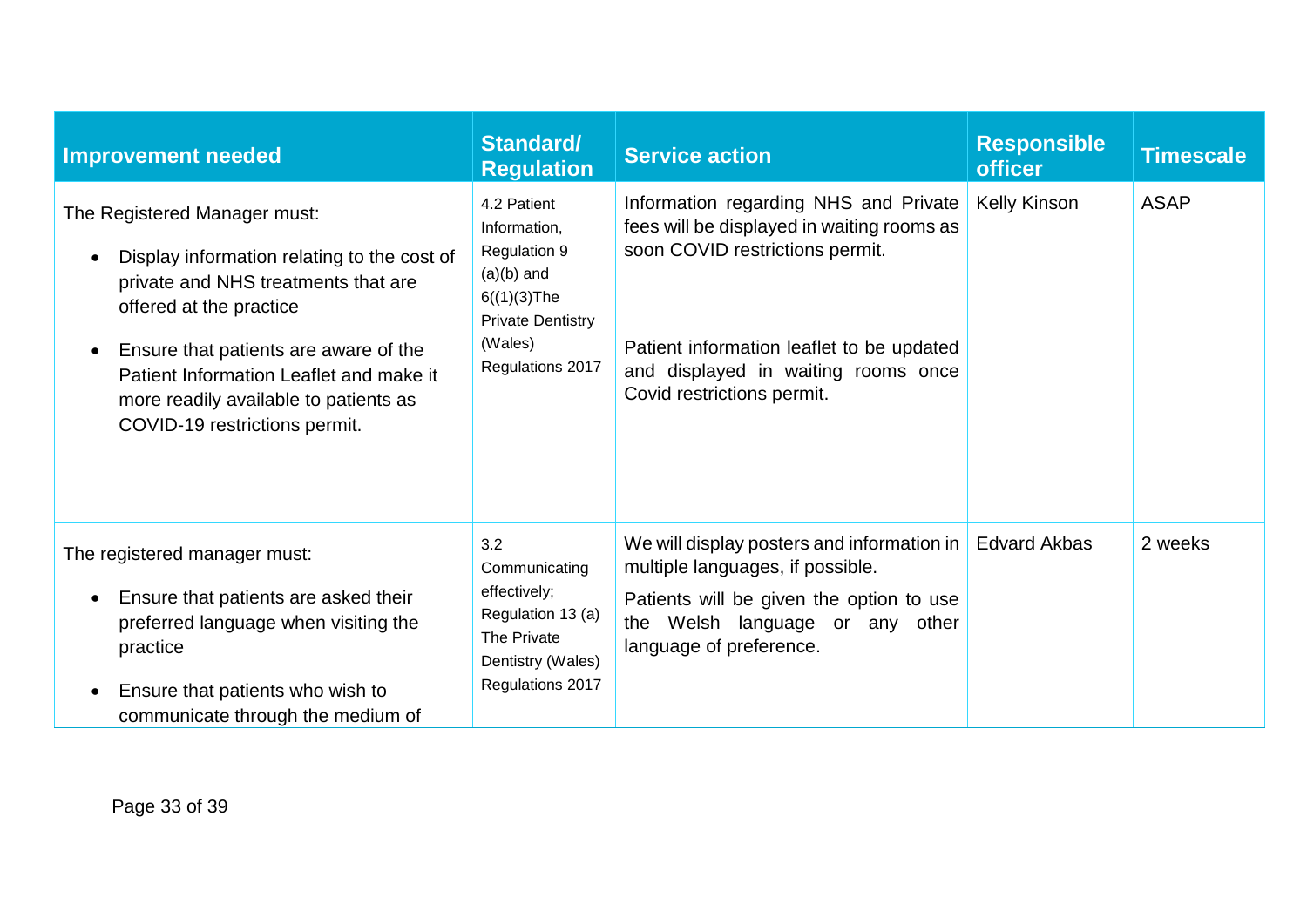| <b>Improvement needed</b>                                                                                                       | <b>Standard/</b><br><b>Regulation</b>                                                             | <b>Service action</b>                                                                                                                                                                                   | <b>Responsible</b><br><b>officer</b> | <b>Timescale</b> |
|---------------------------------------------------------------------------------------------------------------------------------|---------------------------------------------------------------------------------------------------|---------------------------------------------------------------------------------------------------------------------------------------------------------------------------------------------------------|--------------------------------------|------------------|
| Welsh are encouraged and facilitated to<br>do so                                                                                |                                                                                                   |                                                                                                                                                                                                         |                                      |                  |
| Display signage and posters in Welsh as<br>well as English                                                                      |                                                                                                   |                                                                                                                                                                                                         |                                      |                  |
| Arrangements should be made to provide<br>$\bullet$<br>further information in Welsh and to help<br>staff make an 'Active Offer' |                                                                                                   |                                                                                                                                                                                                         |                                      |                  |
| The registered manager must ensure that<br>patients are aware of how to access emergency<br>dental treatment when needed.       | 5.1 Timely<br>Access;<br>Regulation 13(9)<br>The Private<br>Dentistry (Wales)<br>Regulations 2017 | We have information in waiting areas and<br>displayed in windows facing entrance.<br>Information is available on answering<br>machine                                                                   | <b>Kelly Kinson</b>                  | <b>ASAP</b>      |
| The registered manager must ensure that:<br>The patient information leaflet is<br>updated to highlight any access<br>challenges | 6.2 Peoples<br>rights; Regulation<br>13(a) The Private<br>Dentistry (Wales)<br>Regulations 2017   | Patient information leaflet to be updated<br>and displayed in waiting areas as soon<br>as Covid restrictions permit<br>We will update our policy for new patients<br>make them aware<br>of access<br>to | <b>Edvard Akbas</b>                  | <b>ASAP</b>      |

Page 34 of 39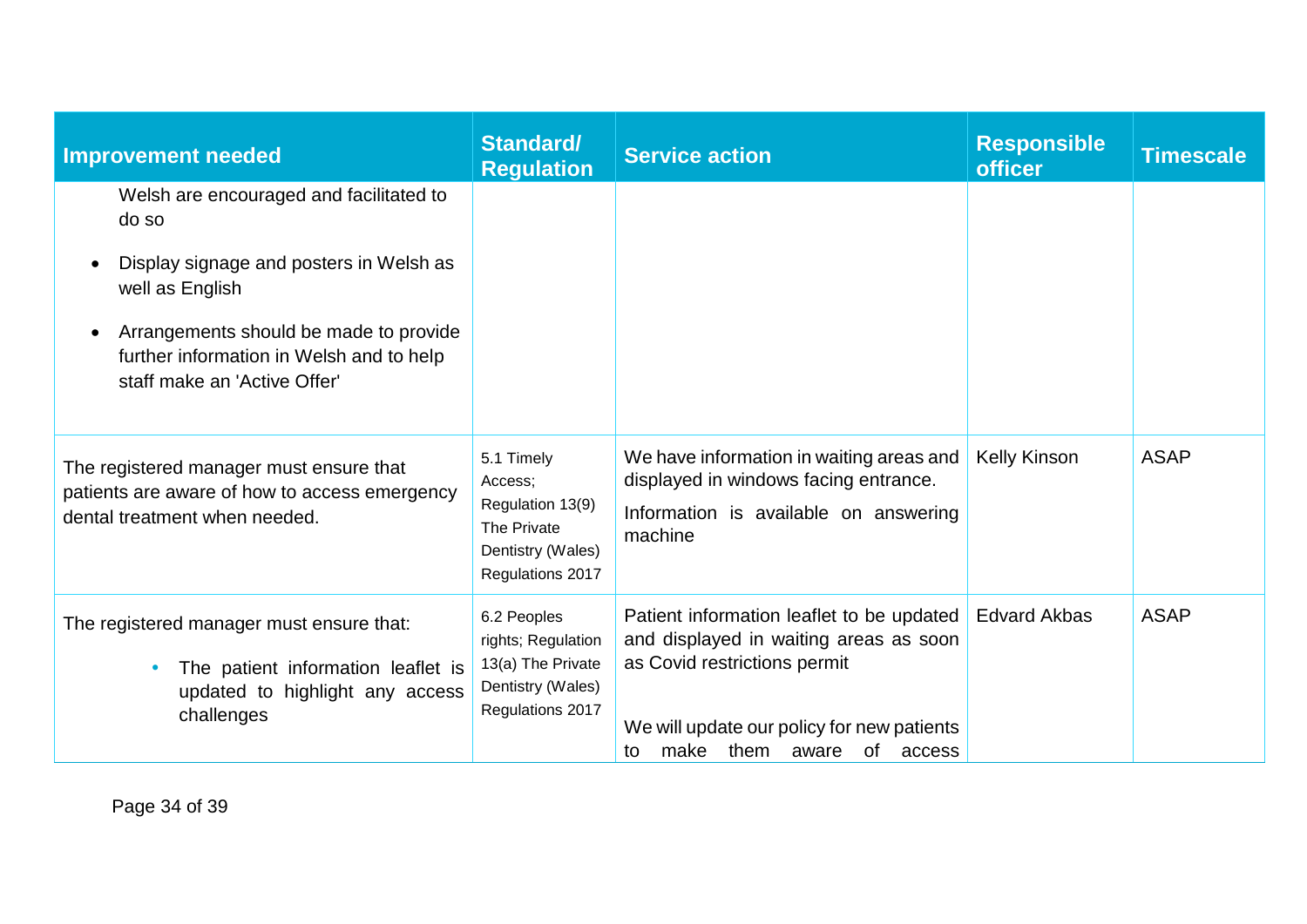| <b>Improvement needed</b>                                                                                                                                                                                                                                                                                                                                                                                                                                                                                     | Standard/<br><b>Regulation</b>                                                                                                                     | <b>Service action</b>                                                                                                                                                                                                                                              | <b>Responsible</b><br><b>officer</b> | <b>Timescale</b> |
|---------------------------------------------------------------------------------------------------------------------------------------------------------------------------------------------------------------------------------------------------------------------------------------------------------------------------------------------------------------------------------------------------------------------------------------------------------------------------------------------------------------|----------------------------------------------------------------------------------------------------------------------------------------------------|--------------------------------------------------------------------------------------------------------------------------------------------------------------------------------------------------------------------------------------------------------------------|--------------------------------------|------------------|
| The acceptance of patients policy<br>$\bullet$<br>is updated to ensure new patients<br>are made aware of the access<br>challenges prior to attending the<br>practice                                                                                                                                                                                                                                                                                                                                          |                                                                                                                                                    | challenges when attending the practice.<br>We will display it in waiting areas once<br>Covid regulations permit it.                                                                                                                                                |                                      |                  |
| The registered manager must:<br>• Gain patient feedback regarding<br>the<br>continued<br>practice<br>to<br>ensure<br>improvements are made<br>• Update the complaints policy to include full<br>contact details including the address and<br>numbers for Healthcare<br>telephone<br>Inspectorate Wales (HIW), NHS Putting<br>Things Right and the Dental Complaints<br>Service.<br>Implement a written log for complaints to<br>ensure key themes and areas requiring<br>improvement are noted and acted upon | 6.3 Listening and<br>Learning from<br>feedback,<br>Regulation<br>$16(2)(b)(ii)$ , $(2)(c)$<br>The Private<br>Dentistry (Wales)<br>Regulations 2017 | We will seek patient feedback<br>on<br>changes done to practice.<br>We will Update Complaints policy so it<br>has full contact details for : HIW NHS<br>putting things right and Dental complaints<br>Service.<br>We Will implement written log] for<br>complaints | <b>Edvard Akbas</b>                  | 4 Weeks          |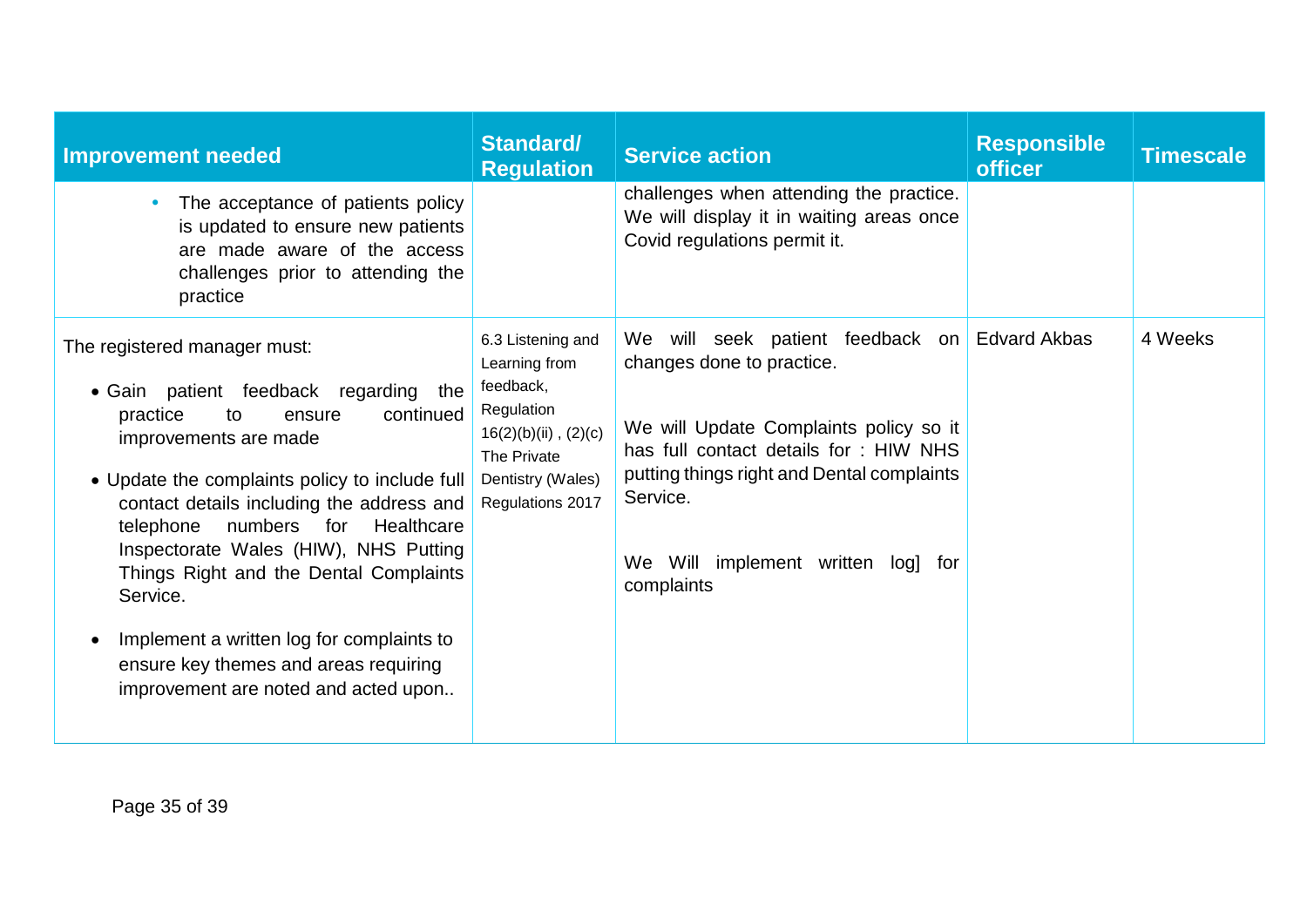| <b>Improvement needed</b>                                                                                                                                                                                                                                                                                                | <b>Standard/</b><br><b>Regulation</b>                                                                                                             | <b>Service action</b>                                                                                                                                                                | <b>Responsible</b><br><b>officer</b> | <b>Timescale</b>                                                       |
|--------------------------------------------------------------------------------------------------------------------------------------------------------------------------------------------------------------------------------------------------------------------------------------------------------------------------|---------------------------------------------------------------------------------------------------------------------------------------------------|--------------------------------------------------------------------------------------------------------------------------------------------------------------------------------------|--------------------------------------|------------------------------------------------------------------------|
| Delivery of safe and effective care                                                                                                                                                                                                                                                                                      |                                                                                                                                                   |                                                                                                                                                                                      |                                      |                                                                        |
| The registered manager must ensure that:<br>A fire risk assessment is undertaken<br>and any actions identified within it are<br>addressed promptly<br>cupboards<br>within<br>the<br><b>The</b><br>decontamination room are fixed<br>securely to the wall and an<br>adequate sealant is used for the<br>join to the wall. | 2.1 Managing risk<br>and promoting<br>health and safety;<br><b>Regulation 22</b><br>(4) The Private<br>Dentistry (Wales)<br>Regulations 2017      | undertake<br>Fire<br>Company<br>to<br>risk<br>assessment has been contacted and will<br>be booked in ASAP.<br>Cupboards in decontamination room to<br>be secured and sealed properly | <b>Edvard Akbas</b><br>Kelly Kinson  | Waiting<br>for<br>to<br>company<br>book<br>in<br>a<br>date.<br>2 Weeks |
| The registered manager must:<br>Ensure sharps bins currently in-use are<br>$\bullet$<br>located safely to prevent the risk of<br>sharps related injury<br>Instruments and equipment are stored<br>$\bullet$<br>appropriately within undamaged<br>packaging. Items stored in packaging that                               | 2.4 Infection<br>Prevention and<br>Control (IPC) and<br>Decontamination,<br>Regulation 13<br>The Private<br>Dentistry (Wales)<br>Regulations 2017 | Sharps bins were moved to secure<br>location the day after inspection<br>Changes/controls implemented to make<br>sure that instruments are stored in<br>undamaged packaging.         | Kelly kinson                         | Done                                                                   |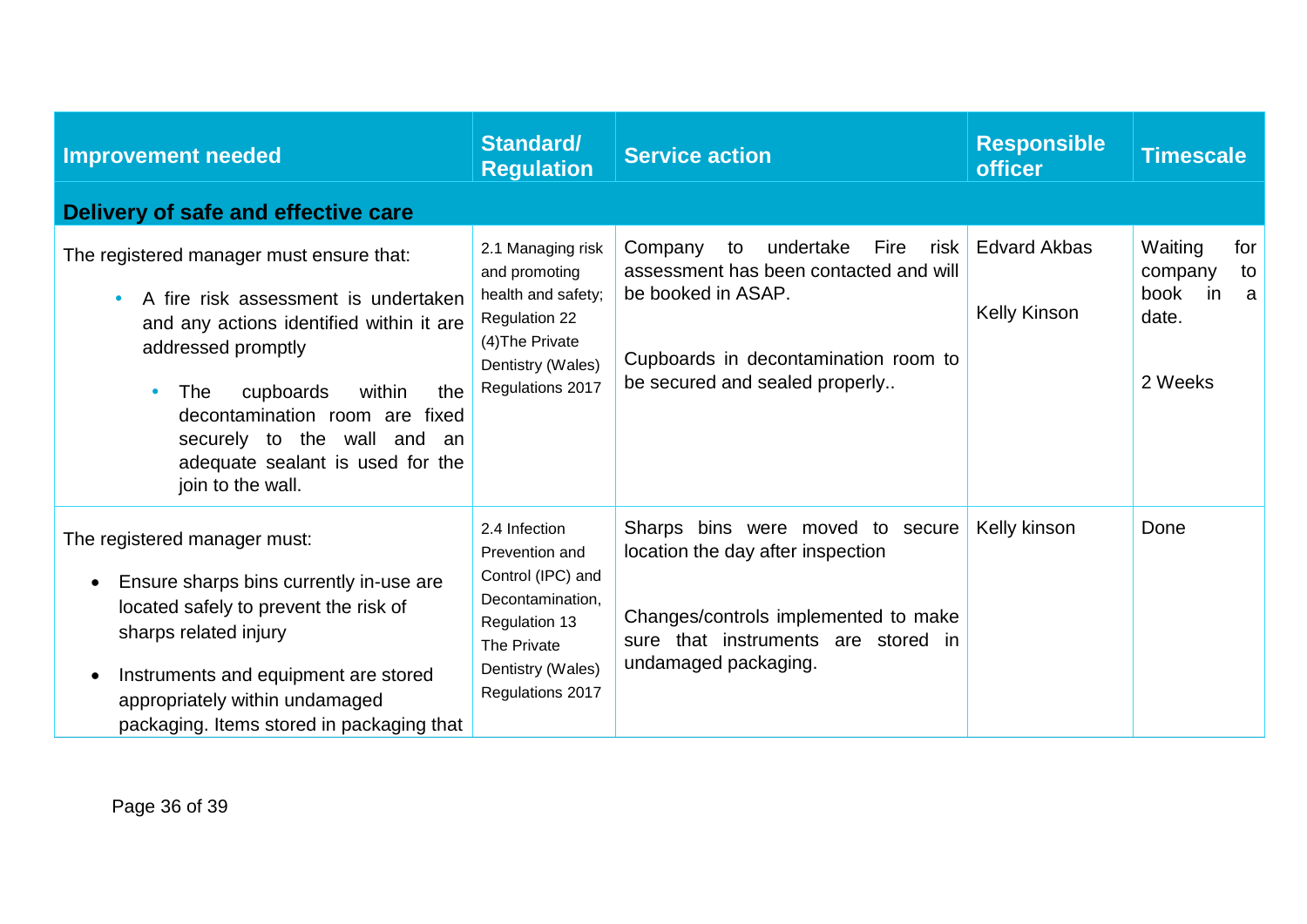| <b>Improvement needed</b>                                                                                                                     | Standard/<br><b>Regulation</b>                                                                                               | <b>Service action</b>                                                                            | <b>Responsible</b><br><b>officer</b>       | <b>Timescale</b> |
|-----------------------------------------------------------------------------------------------------------------------------------------------|------------------------------------------------------------------------------------------------------------------------------|--------------------------------------------------------------------------------------------------|--------------------------------------------|------------------|
| is damaged should be immediately<br>reprocessed.                                                                                              |                                                                                                                              |                                                                                                  |                                            |                  |
| The registered manager must ensure that<br>prescription pads are locked away when not in<br>use.                                              | 2.6 Medicines<br>Management;<br>Regulation 13(9)<br>The Private<br>Dentistry (Wales)<br>Regulations 2017                     | Protocols implemented to make sure that<br>prescription pads are locked away when<br>not in use. | <b>Kelly Kinson</b>                        | Done             |
| The registered manager must ensure that staff<br>have up to date contact details for the local<br>safeguarding team easily available to them. | 2.7 Safeguarding<br>children and<br>adults at risk;<br>Regulation 14<br>The Private<br>Dentistry (Wales)<br>Regulations 2017 | Up to date contact details for local<br>safeguarding team made easily available<br>to all staff  | <b>Kelly Kinson</b>                        | 4 week           |
| The registered manager must ensure that:<br>Suitable signage is displayed internally<br>$\bullet$<br>and externally to the controlled area to | 2.9 Medical<br>devices,<br>equipment and<br>diagnostic<br>systems; lonising<br>Radiation                                     | Signage displayed in areas of ionising<br>radiation has been done week after<br>inspection date. | <b>Kelly Kinson</b><br><b>Edvard Akbas</b> | Done             |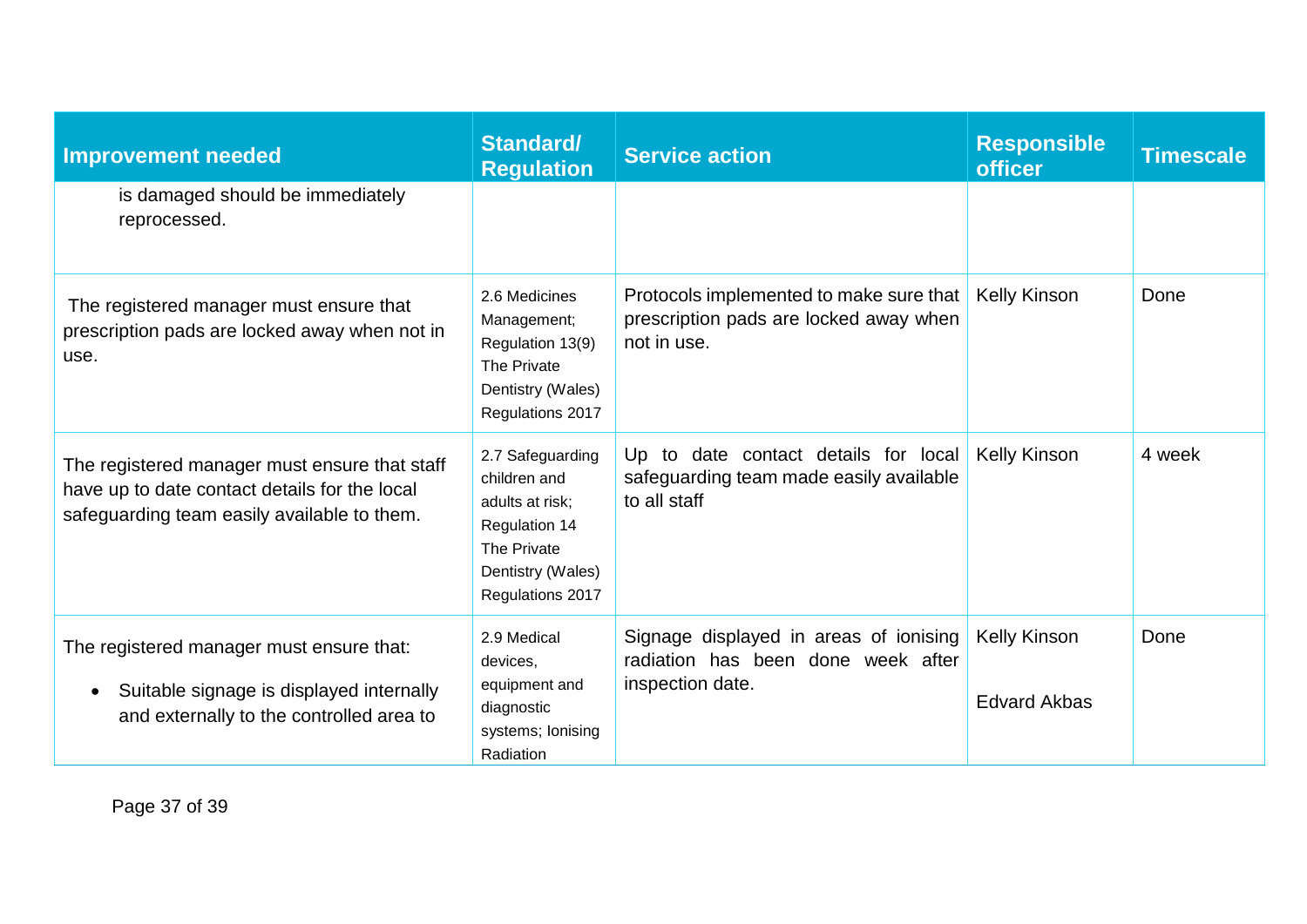| <b>Improvement needed</b>                                                                                                                                                                                                                                                  | <b>Standard/</b><br><b>Regulation</b>                                                                                         | <b>Service action</b>                                                  | <b>Responsible</b><br><b>officer</b> | <b>Timescale</b> |  |  |
|----------------------------------------------------------------------------------------------------------------------------------------------------------------------------------------------------------------------------------------------------------------------------|-------------------------------------------------------------------------------------------------------------------------------|------------------------------------------------------------------------|--------------------------------------|------------------|--|--|
| warn patients, staff and visitors of the<br>increased risks due to ionising radiation.<br>A radiation protection file is assembled to<br>$\bullet$<br>hold all of the necessary documentation<br>and information relating to the<br>radiographic equipment at the practice | (Medical<br>Exposure)<br>Regulations 2017;<br>Regulation 13<br>The Private<br>Dentistry (Wales)<br>Regulations 2017           | Radiation protection assembled with all<br>necessary information       |                                      |                  |  |  |
| The registered manager must:<br>ensure that LocSSIPs checklists are<br>used when undertaking surgical<br>treatments or simple extractions                                                                                                                                  | 3.1 Safe and<br><b>Clinically Effective</b><br>care; Regulation<br>13(8) The Private<br>Dentistry (Wales)<br>Regulations 2017 | implement the use<br>LocSSIPs<br>We<br>checklists in the practice ASAP | <b>Edvard Akbas</b>                  | 2 Weeks          |  |  |
| The registered manager must ensure that dental<br>record keeping audits are repeated regularly<br>according to audit results in order that areas for<br>improvement are acted upon in a timely manner.                                                                     | 3.5 Record<br>keeping;<br>Regulation 20<br>The Private<br>Dentistry (Wales)<br>Regulations 2017                               | We have decided to have yearly audit of<br>record keeping audits       | <b>Edvard Akbas</b>                  | Done             |  |  |
| <b>Quality of management and leadership</b>                                                                                                                                                                                                                                |                                                                                                                               |                                                                        |                                      |                  |  |  |